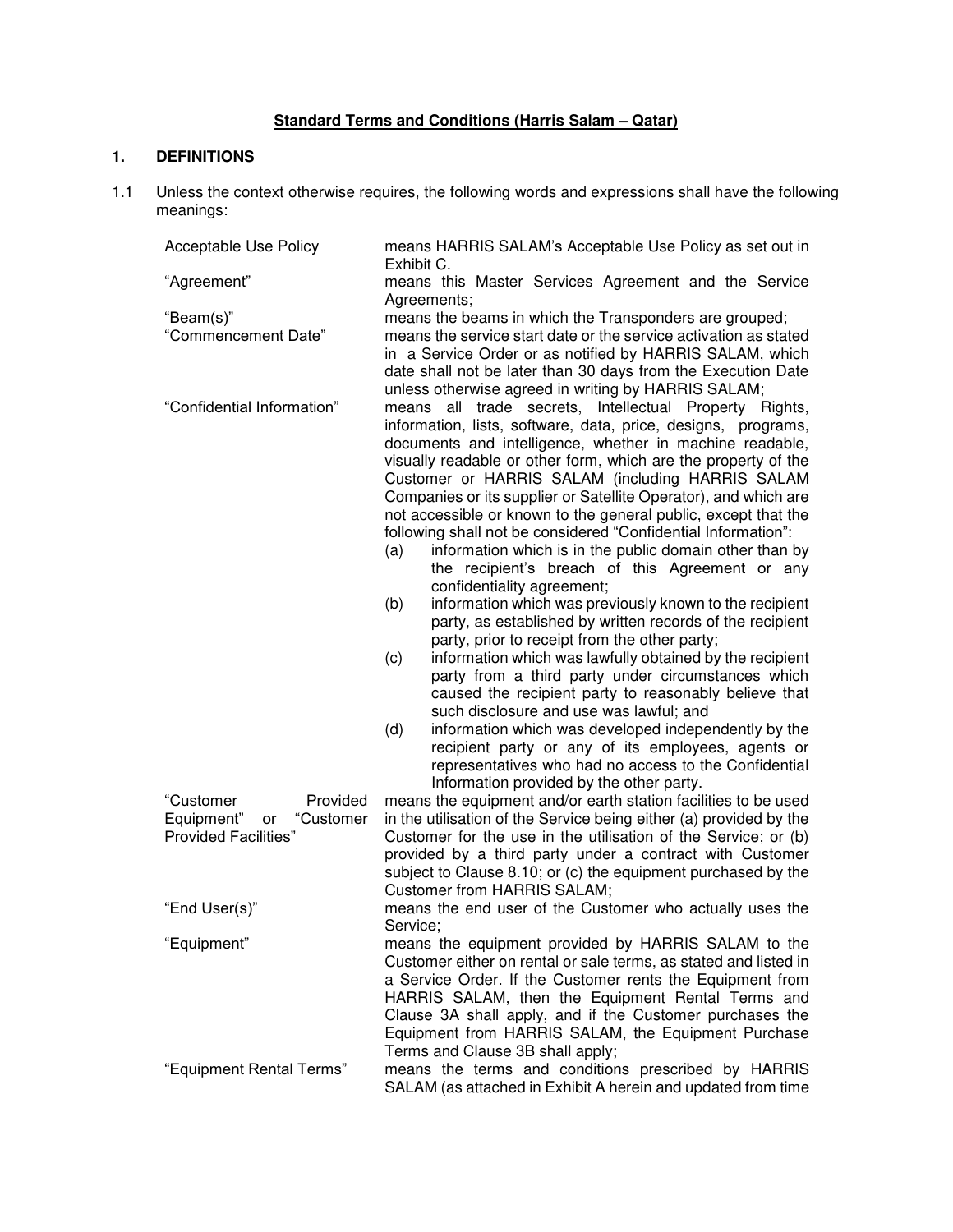to time) and which are applicable to the rental of Equipment by the Customer;

"Equipment Purchase Terms" means the terms and conditions prescribed by HARRIS SALAM (as attached in Exhibit B and updated from time to time) and which are applicable to the purchase of Equipment by the Customer;

"Force Majeure Event" means an act, omission or circumstance over which that a Party could not reasonably have exercised control, including, but not limited to, acts of God, acts or omissions of government, strikes, lockouts, riots, acts of war, war (declared or undeclared), acts or threatened of terrorism, adverse weather conditions, meteorological/ atmospheric occurrences or disturbances (including sun outbursts, sun outages and electromagnetic storms), satellite failure, interference or loss, transponder failure or loss, solar flares, sun outages, damage caused by space debris, epidemics, earthquakes, flood, typhoon, heavy storms or other natural disasters, labour disputes, quarantines, embargoes, acts or omission of third parties and governmental regulations imposed after the Commencement Date. For the avoidance of doubt, the failure of any Customers Provided Equipment or Facilities shall constitute a Force Majeure Event to HARRIS SALAM;

"Intellectual Property Rights" means patents, trademarks, service marks, trade names, registered designs, designs, copyrights and other forms of intellectual or industrial property, know-how, inventions, formulae, confidential or secret processes, trade secrets and proprietary confidential information, and any other protected rights and assets, and any licenses and permissions in connection therewith, in each case in any part of the world and whether or not registered or registrable and for the full period thereof and all extensions and renewals thereof, and all applications for registration in connection with the foregoing;

"Insolvency Event" means when the Customer institutes, or a third party institutes against the Customer any action or proceeding, whether voluntary or compulsory, which has an object or may result in the winding up of the Customer (other than a voluntary winding up by members for the purpose of reconstruction or amalgamation), or the Customer is placed under official management or enters into a compromise or other arrangement with its creditors or any class of them or an administrative receiver or an administrator or receiver is appointed to carry on the Customer's business or to take control or possession of any of its assets for the benefit of its creditors or any of them, or the Customer cease to carry on with its business: "Master Services Agreement" means this master agreement which is applicable to the

or "MSA" provision of the Services (as updated and amended from time to time by HARRIS SALAM);

"One Time Charge" means the one-time fee payable upfront in advance upon signing of a Service Order which may include *inter alia* Service activation fee, line deposit, line configuration fee, Security Deposit and any other fee (as applicable) as specified in the Service Order; "Outage Credits" means the service outage credits provided by HARRIS SALAM

subject to the terms and conditions stated in the SLA;

"Out of Scope Work"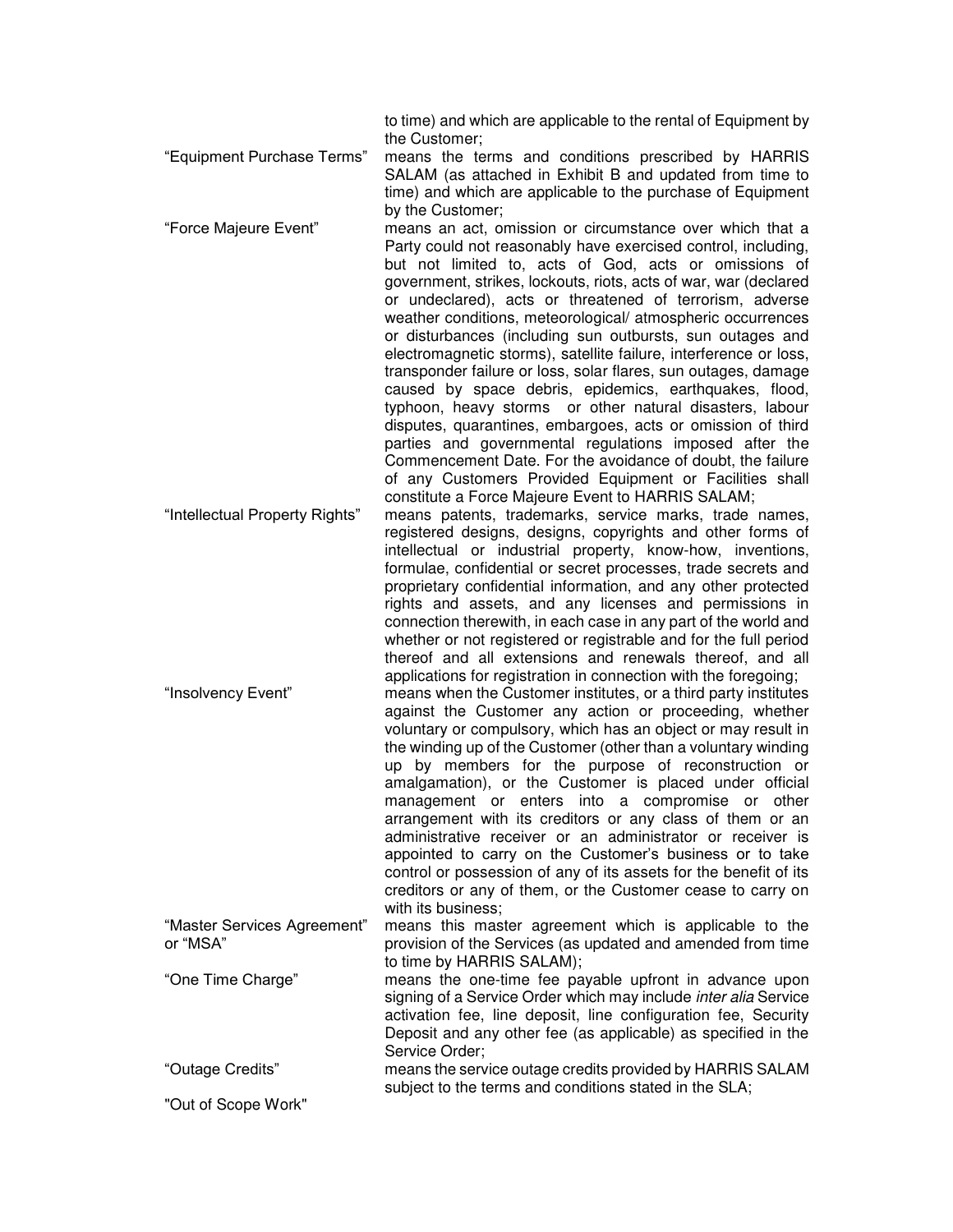|                                               | any work that is necessary to provide a Service or necessary<br>to enable proper operational condition of a Service at a<br>location, or any work that Customer requests HARRIS SALAM<br>to perform that is not included as part of the relevant Service<br>offering under the applicable Service Agreement (e.g.<br>extensions of demarcation zones, provision of additional<br>equipment, provision of hot or cold spares.) |
|-----------------------------------------------|-------------------------------------------------------------------------------------------------------------------------------------------------------------------------------------------------------------------------------------------------------------------------------------------------------------------------------------------------------------------------------------------------------------------------------|
| "Rental Charge"                               | means the rental charge for the Equipment rented from<br>HARRIS SALAM by the Customer;                                                                                                                                                                                                                                                                                                                                        |
| "Satellite"                                   | means the satellite used for a particular Service;                                                                                                                                                                                                                                                                                                                                                                            |
| "Satellite<br>Operator<br>Agreement" or "SOA" | means the agreement and service order entered by HARRIS<br>SALAM with the Satellite Operator for the use of the Satellite                                                                                                                                                                                                                                                                                                     |
|                                               | (including any modification and amendments thereto);                                                                                                                                                                                                                                                                                                                                                                          |
| "Security Deposit"                            | means the security deposit for the Service (and includes the                                                                                                                                                                                                                                                                                                                                                                  |
|                                               | Security Deposit payable for Equipment Rental, if applicable)                                                                                                                                                                                                                                                                                                                                                                 |
|                                               | as specified in a Service Order, and applicable in accordance                                                                                                                                                                                                                                                                                                                                                                 |
| "Service(s)"                                  | with Clause 6.3 herein;<br>means the provision of satellite and/or internet bandwidth                                                                                                                                                                                                                                                                                                                                         |
|                                               | (where applicable) for transmission or retransmission of<br>telecommunications traffic (including but not limited to satellite<br>uplink or downlink and any managed services) within the                                                                                                                                                                                                                                     |
|                                               | transmission parameters or standards or specification in                                                                                                                                                                                                                                                                                                                                                                      |
|                                               | accordance with the applicable service levels or operational                                                                                                                                                                                                                                                                                                                                                                  |
|                                               | requirements as more specifically described in the Service<br>Orders for the duration of the Service Term using facilities                                                                                                                                                                                                                                                                                                    |
|                                               | owned and/or operated by HARRIS SALAM and/or third                                                                                                                                                                                                                                                                                                                                                                            |
|                                               | parties contracted by HARRIS SALAM and subject always to                                                                                                                                                                                                                                                                                                                                                                      |
|                                               | the Service Agreement;                                                                                                                                                                                                                                                                                                                                                                                                        |
| "Service Agreement(s)"                        | means the Service Order and the attachments to the Service                                                                                                                                                                                                                                                                                                                                                                    |
|                                               | Order which may include inter alia (1) the transmission<br>parameters, service standards or specifications, service                                                                                                                                                                                                                                                                                                           |
|                                               | information (2) applicable service attachment(s) (3) the                                                                                                                                                                                                                                                                                                                                                                      |
|                                               | operational requirements (4) SLA (where applicable) and (5)                                                                                                                                                                                                                                                                                                                                                                   |
|                                               | any special terms and conditions, as the case maybe. The                                                                                                                                                                                                                                                                                                                                                                      |
|                                               | Service Agreement is subject to the terms and conditions of<br>this GT&Cs                                                                                                                                                                                                                                                                                                                                                     |
| "Service Fees"                                | means the monthly recurring fee or charge payable by the                                                                                                                                                                                                                                                                                                                                                                      |
|                                               | Customer, for the use of Service(s) specified in a Service                                                                                                                                                                                                                                                                                                                                                                    |
|                                               | Order;                                                                                                                                                                                                                                                                                                                                                                                                                        |
| "Service Term"                                | means the duration of the Service as specified in a Service<br>Order, commencing from the Commencement Date and                                                                                                                                                                                                                                                                                                               |
|                                               | ending on the Service end date;                                                                                                                                                                                                                                                                                                                                                                                               |
| "Service Order"                               | means HARRIS SALAM's service order in the format provided<br>by HARRIS SALAM (as updated and revised from time to time                                                                                                                                                                                                                                                                                                        |
|                                               | by HARRIS SALAM);                                                                                                                                                                                                                                                                                                                                                                                                             |
| "SLA"                                         | means HARRIS SALAM's standard service level agreement                                                                                                                                                                                                                                                                                                                                                                         |
|                                               | and where applicable, the extended service level agreement                                                                                                                                                                                                                                                                                                                                                                    |
|                                               | (as set forth in Exhibit D);                                                                                                                                                                                                                                                                                                                                                                                                  |
| <b>SALAM</b><br>"HARRIS                       | means any parent company of the contracting HARRIS<br>SALAM entity or any of its affiliated or commonly controlled                                                                                                                                                                                                                                                                                                            |
| Company(ies)"                                 | entities or subsidiaries;                                                                                                                                                                                                                                                                                                                                                                                                     |
| "HARRIS SALAM Group"                          | means HARRIS SALAM and its holding, subsidiaries and                                                                                                                                                                                                                                                                                                                                                                          |
|                                               | affiliates, including its officers, employees, agents, partners                                                                                                                                                                                                                                                                                                                                                               |
|                                               | and shareholders of HARRIS SALAM and/or any of the entities                                                                                                                                                                                                                                                                                                                                                                   |
|                                               | in the HARRIS SALAM Group);                                                                                                                                                                                                                                                                                                                                                                                                   |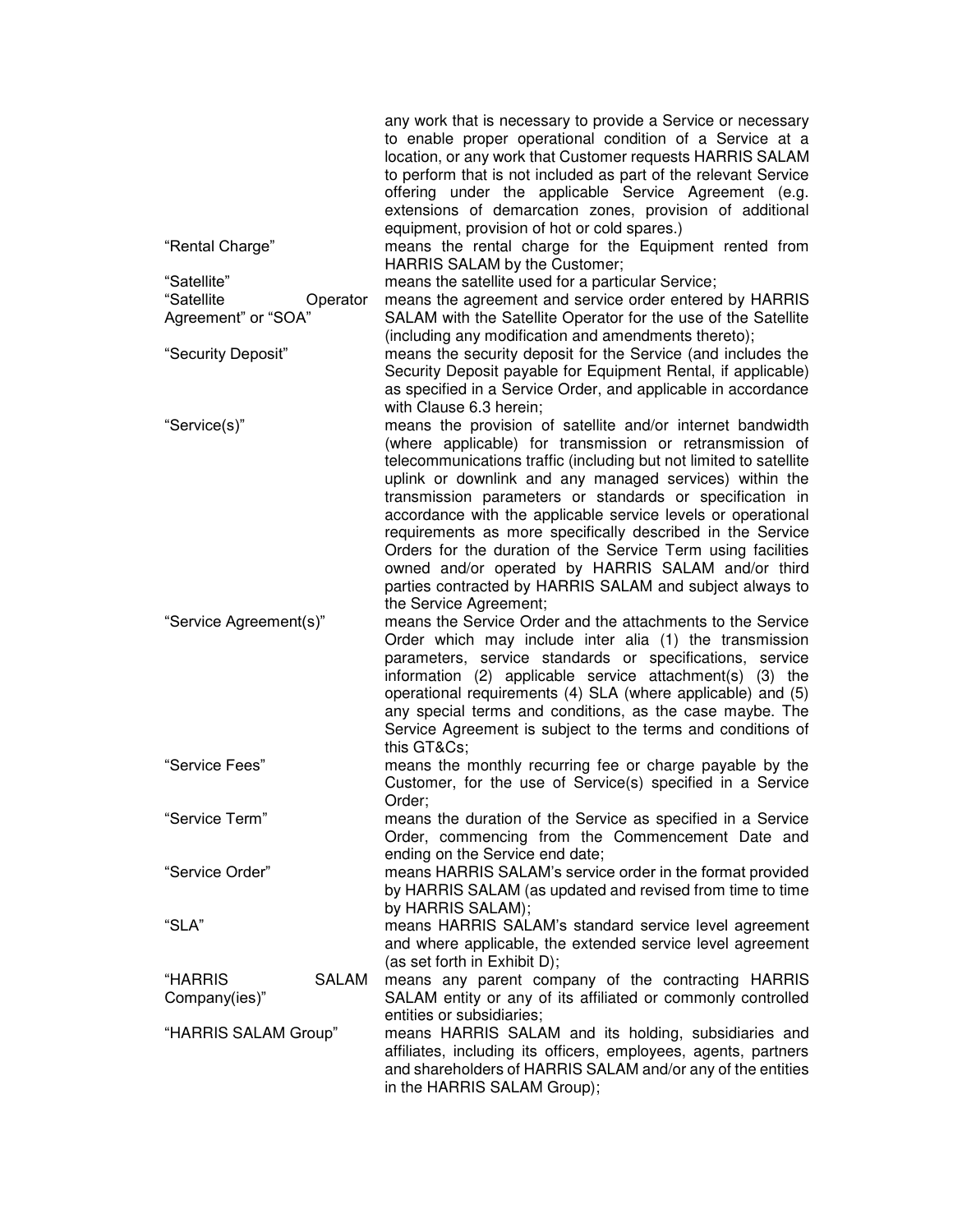| "HARRIS SALAM Provided<br>Equipment" or "HARRIS"<br><b>SALAM Provided Facilities"</b> | means the equipment including earth station and other<br>transmission equipment which is the property of HARRIS<br>SALAM or which HARRIS SALAM permits to be used for the<br>purposes of providing the Services;                   |
|---------------------------------------------------------------------------------------|------------------------------------------------------------------------------------------------------------------------------------------------------------------------------------------------------------------------------------|
| "Taxes"                                                                               | means all applicable taxes including GST (Goods and<br>Services Tax), VAT (Value Added Tax), sales tax, withholding<br>tax, duties and levies imposed by any authority, government<br>body or agencies:                            |
| "Telecommunications Traffic"                                                          | includes but not limited to sounds, images, data or signals<br>which are transmitted or received by the Customer or HARRIS<br>SALAM (as applicable) through the Service;                                                           |
| "Territory"                                                                           | means the territory as specified in a Service Order;                                                                                                                                                                               |
| "Term"                                                                                | means the term of this MSA as described in Clause 4 herein<br>or as extended or terminated in accordance with this<br>Agreement;                                                                                                   |
| "Termination Fee"                                                                     | means the amount equivalent to the Service Fees due and<br>payable for the remainder of the Service Term (including<br>Extension Term(s), where applicable) (with a maximum<br>Termination Fee equal to 3 months of Service Fees); |
| "Transponder(s)"                                                                      | means the transponder(s) used to provide a Service.                                                                                                                                                                                |

- 1.2. In this Agreement, unless the context otherwise requires:
	- (a) words denoting the singular number include the plural and vice-versa;
	- (b) words denoting a gender include every gender;
	- (c) words denoting natural persons include bodies corporate and unincorporated;
	- (d) reference to clauses or appendices is to clauses or appendices to this Agreement;
	- (e) references to any statute, ordinance, regulations, code or other law and other instruments under it, shall include any statute, ordinance, regulation, code and other law consolidating, amending, re-enacting or replacing any of them from time to time;
	- (f) headings to the clauses of this Agreement are inserted for convenience only and shall not affect the construction or interpretation of this Agreement; and
	- (g) where a word or a phrase is defined, other parts of speech and grammatical forms of that word or phrase have corresponding meanings.
	- (h) in the event that any terms or conditions of this Agreement conflicts with the terms and conditions of the schedules, appendices or any other document, now or hereafter agreed or determined, the terms of this Agreement shall prevail unless the language of such document unequivocally and expressly states the terms of such document are to prevail over this Agreement.
	- (i) wherever in this Agreement, provision is made for the giving of notice or consent by any person, unless otherwise specified such notice or consent shall be in writing and the word "notify" shall be construed accordingly;
	- (j) a reference to this Agreement or any other written document is a reference to this Agreement or that other written document, as amended, varied, novated or substituted from time to time;
	- (k) In this Agreement, unless the context otherwise requires, references to "day(s)" means a twenty four (24) hour period as in calendar day. References to "business day(s)" or "working day" means a day on which commercial banks are open for business in the country in which the HARRIS SALAM contracting entity is incorporated (other than Saturdays, Sundays and public holidays) unless otherwise expressly stated in the Agreement; and
	- (l) no rule of construction applies to the disadvantage of a Party because that Party was responsible for the preparation of this Agreement or part thereof.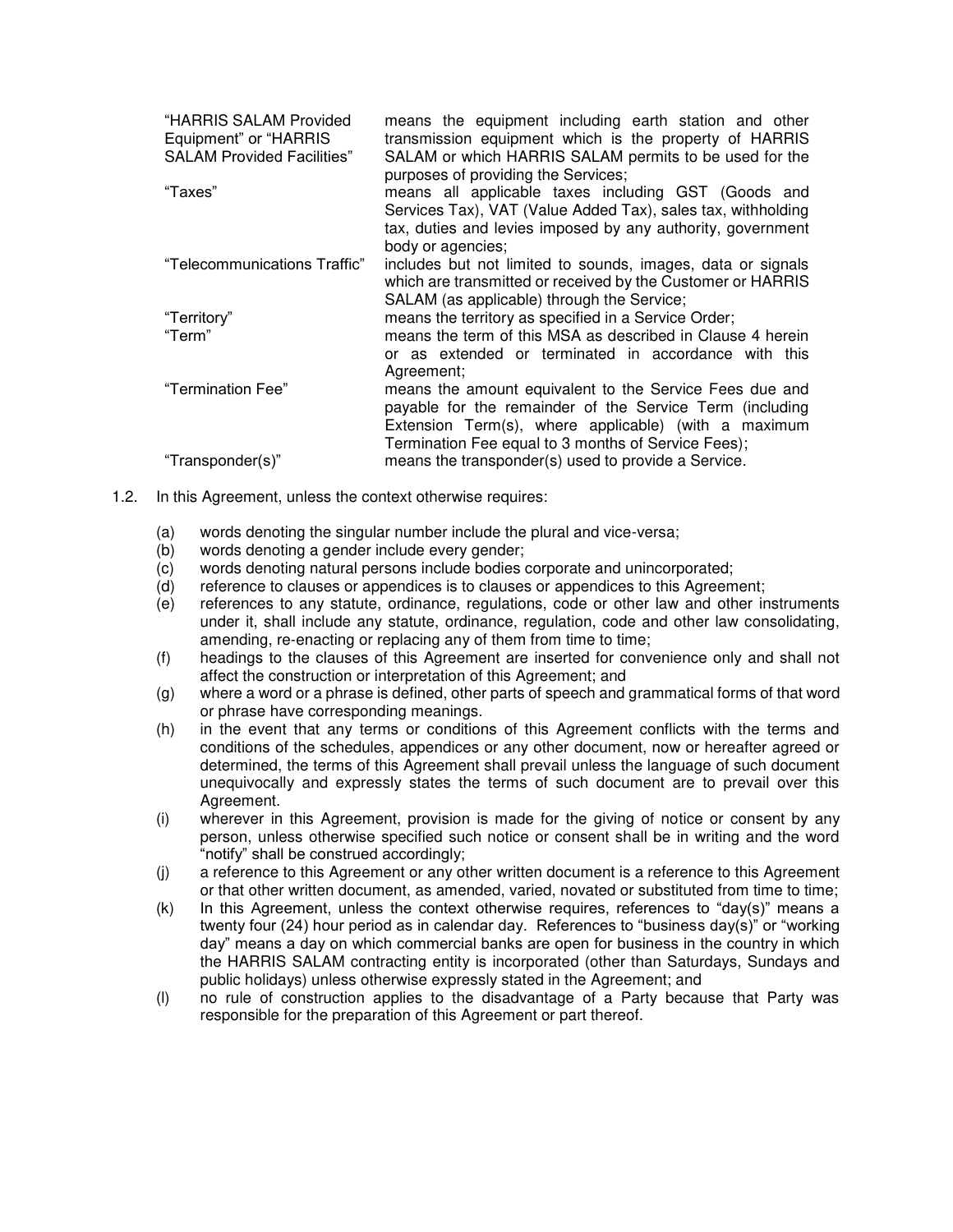## **2. PROVISION OF SERVICES**

- 2.1 Service Agreement. HARRIS SALAM shall provide the Services to the Customer in accordance with the terms as set out in a Service Agreement, requirements set by the Satellite Operator under the SOA (where applicable) and subject to the terms and condition stated herein.
- 2.2 The Customer Satellite. Customer acknowledges and agrees that HARRIS SALAM may at any time during the Term, replace the Satellite currently being used to provide the Services with another satellite, provided that such replacement satellite shall have substantially comparable footprint coverage, frequency range(s) and power level(s) as that of the current Satellite (the "Replacement Satellite") and HARRIS SALAM may migrate Customer to the Replacement Satellite by giving advance notice of fourteen (14) calendar days to the Customer. Subject to those limited warranties set forth in the SLA, HARRIS SALAM makes no warranty or representation, express or implied, (i) that the Satellite and Replacement Satellite will operate or continue to operate as a successful operating satellite, and (ii) that the Satellite and the Replacement Satellite will be free from technical problems and/or failure, and as a result, remain available to the Customer throughout the Term of this Agreement.
- 2.3 Upgrade Network. HARRIS SALAM shall be entitled to upgrade the network at any time with notice to the Customer, and Customer hereby agrees to perform the corresponding hardware changes at its own cost. In an Equipment Rental arrangement, HARRIS SALAM may provide necessary replacement hardware to Customer and Customer shall on its own cost perform the hardware changes in accordance with HARRIS SALAM's instructions.
- 2.4 Troubleshooting. HARRIS SALAM shall be entitled at any time, to conduct troubleshooting measures in order to rectify any problems faced in the provision of the Services and the Customer shall have no claim against HARRIS SALAM for any downtime resulting from such troubleshooting exercise(s). Harris Salam will endeavour to provide as much notice as practicable.
- 2.5 Right to Intercept. Customer acknowledges and agrees that HARRIS SALAM reserves the right to intercept the Service and any communication of the Customer, including the right to disclose information and data, if and only if requested by a government or regulatory authority and only to the extent so required by applicable law.
- 2.6 Engineering services. If HARRIS SALAM is required to provide engineering services, Customer will be subject to additional charges based on the working hours (man-day rates) of the respective jurisdiction of the Remote Site and the specific terms stated in a Service Agreement.

## **3. EQUIPMENT**

## **3A. EQUIPMENT RENTAL**

Equipment Rental Terms. In addition to the Services, HARRIS SALAM may also provide Equipment on Rental basis subject to a Rental Charge, Security Deposit and other terms set out in the Service Agreement and the Equipment Rental Terms.

**3B. EQUIPMENT PURCHASE** Customer shall be solely responsible for procuring, at its own cost and expense, any equipment, terminal, software and facilities that are required to enable connectivity to the Services and shall pay for the price of such Equipment ("Equipment Purchase Price"). Where applicable, the Customer may be required to execute and enter into a separate Equipment Purchase Agreement with HARRIS SALAM. Customer agrees that the Equipment purchase shall be subject to the Equipment Purchase Terms, if the Parties do not enter into a separate Equipment Purchase Agreement. Unless otherwise agreed by the Parties and unless the Customer has obtained a preapproved credit account with HARRIS SALAM, such Equipment Purchase Price is payable upfront before delivery. Customer shall notify HARRIS SALAM if any changes or modification to the equipment or uplink sub-systems adversely affect the Satellite or HARRIS SALAM's earth station,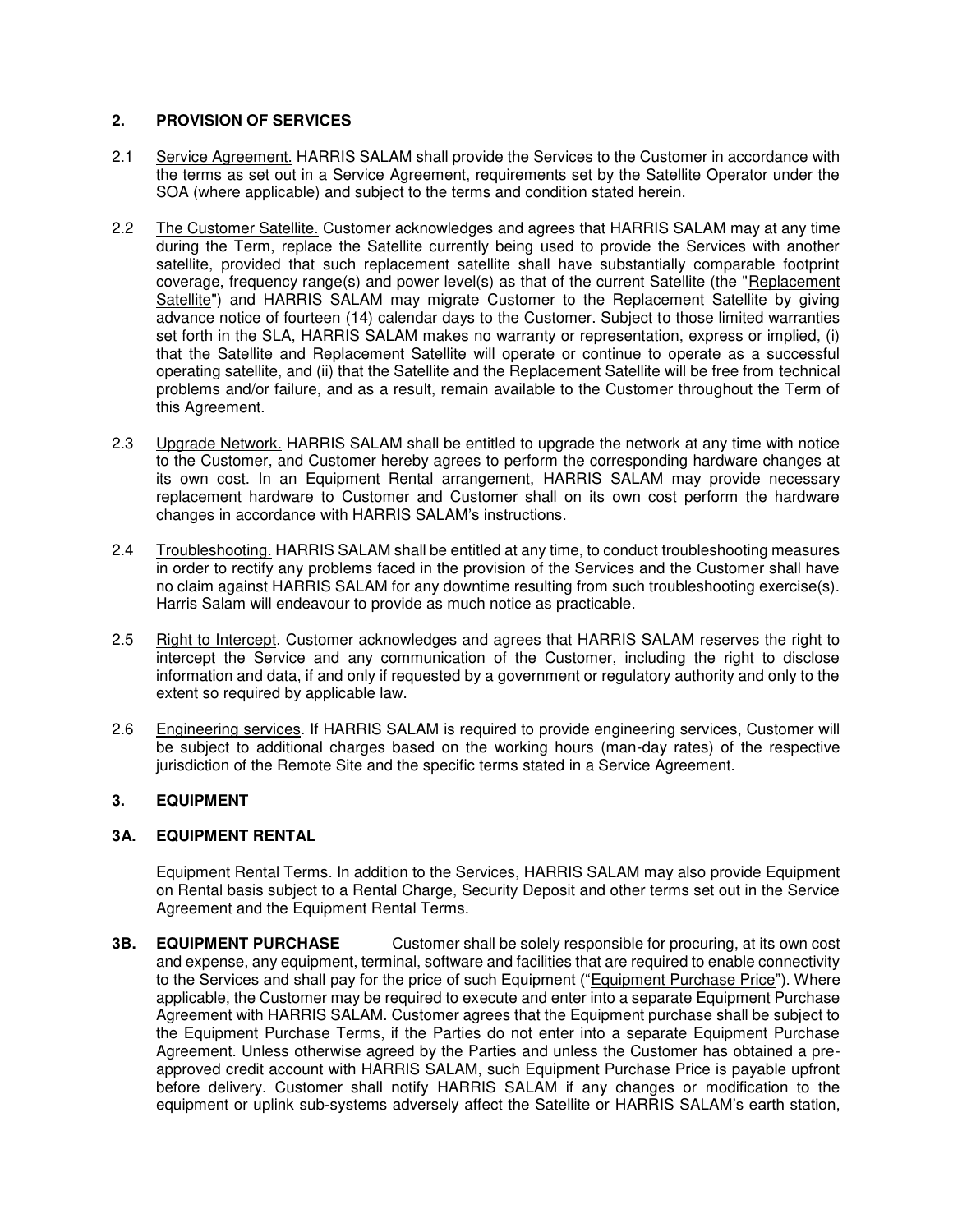and HARRIS SALAM may in its absolute discretion and without liability to the Customer, discontinue the Services.

## **3C. CUSTOMER PROVIDED EQUIPMENT**

The Customer shall at its own cost deliver Customer Provided Equipment to HARRIS SALAM. Where necessary HARRIS SALAM shall install Customer Provided Equipment for use in providing the Service at the costs and expenses of the Customer. The Customer Provided Equipment shall at all times remain at the risk of the Customer and shall be used by HARRIS SALAM with reasonable care. The Customer hereby warrants that the Customer Provided Equipment is in good order and condition and functions according to its specification.

#### **4. TERM**

 Unless terminated in accordance with this Agreement, this MSA shall come into force on the Execution Date and continue to remain in force until the expiration or termination of a Service Term. Thereafter, the Service Term shall automatically renew for successive periods of twelve (12) months each (each, an "Extension Term"), unless terminated by either party upon notice to the other by giving prior written notice of not less than thirty (30) days before the expiry of the Extension Term. Notwithstanding the foregoing, this MSA shall continue to apply to any Service Agreement so long as such Service Agreement remains in effect.

#### **5. INTELLECTUAL PROPERTY RIGHTS**

HARRIS SALAM owns or is licensed to use the Intellectual Property embedded in the Services and the Equipment. Unless otherwise expressly agreed in writing, the Customer is not granted any express or implied licences relating to Intellectual Property Rights. Any unauthorized use of the Intellectual Property Rights of the Service and the Equipment shall constitute a material breach of this Agreement which shall entitle HARRIS SALAM to the remedies stated in this Agreement and under the applicable law. Notwithstanding anything to the foregoing, Customer agrees and undertakes to hold harmless and indemnify HARRIS SALAM against any claims, losses, costs and damages arising or incurred as a result of any infringement of the Intellectual Property Rights of the Services and the Equipment.

#### **6. PAYMENT**

- 6.1 In consideration for the Services rendered, the Customer shall pay HARRIS SALAM (a) the One Time Charge on the date of placing a Service Order (b) the Service Fees upon the successful activation of the Service which shall be the Service start date as stated in the Service Order or as notified by HARRIS SALAM (c) any other fees as specified in the Service Agreement. The Service Fees shall be invoiced monthly in advance and are due and payable in advance, no later than the 1<sup>st</sup> business day of each service month. If it is expressly stated in a Service Order that the Services is subject to monthly usage limits, then any usage over and above the specified limits shall be considered "excess usage" and shall be subject to additional fees or charges as specify by HARRIS SALAM.
- 6.1A If HARRIS SALAM is required to perform any Out of Scope Work due to missing or incomplete Customer-provided information or due to Customer's failure to provide information in a timely manner, or due to Customer's failure to prepare a location adequately for Service delivery, then Customer will pay HARRIS SALAM for such Out of Scope Work in accordance with a written good faith cost estimate provided by Harris Salam.
- 6.2 In consideration of the Equipment provided by HARRIS SALAM, Customer will pay either the Rental Charge or the Equipment Purchase Price (as applicable) stated in the Service Order and subject to the terms in Clause 3A or 3B herein as the case may be.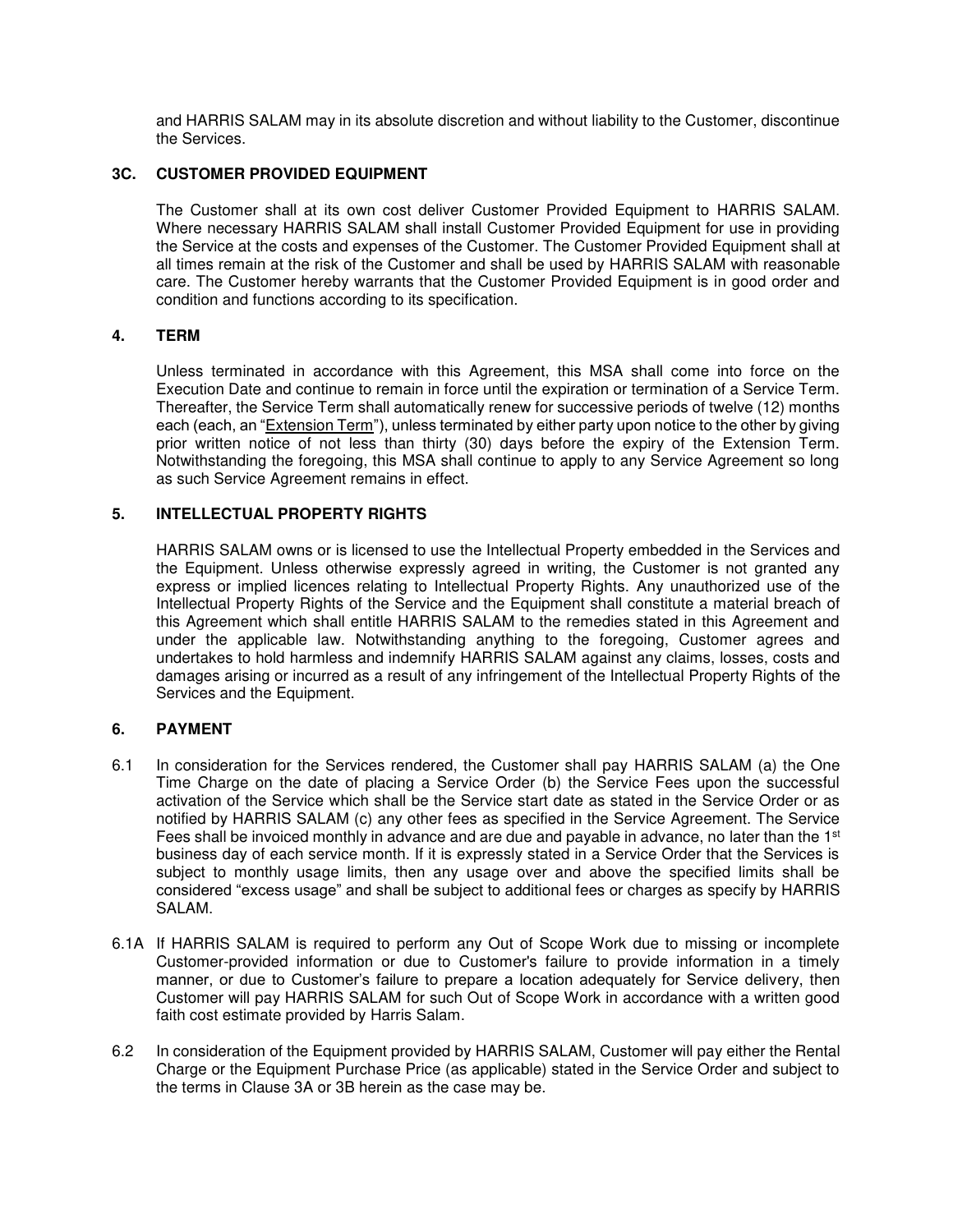- 6.3 HARRIS SALAM will be entitled to deal with the Security Deposit in the following manner (as it deems fit):-
	- (a) apply the Security Deposit in payment of Service Fees for the first month of the Service Term in advance;
	- (b) apply the Security Deposit in reduction of the Service Fees payable for the last month of the Service Term; and/or
	- (c) In the event of a default or breach on the part of the Customer of its obligations under this Agreement, any Security Deposit which has not been previously applied in accordance with this clause may be applied against unpaid Service Fees.

HARRIS SALAM shall refund the Security Deposit (or so much of the Security Deposit as has not been applied by HARRIS SALAM in reduction of Service Fees in accordance with clause 6.3 (a) (b) (c) above) to the Customer on the termination or expiration of this Agreement provided that the Customer has paid to HARRIS SALAM all Service Fees and other fees, charges and interest which may become due and payable by the Customer to HARRIS SALAM. In addition, HARRIS SALAM may require the Customer to increase the amount of the Security Deposit held by HARRIS SALAM or require a further Security Deposit from the Customer of a reasonable amount at any time if:

- (aa) In the reasonable opinion of HARRIS SALAM, the Customer's financial circumstances have substantially changed since the Customer entered into this Agreement; and
- (bb) The Customer has defaulted on timely payment of two or more invoices.
- (cc) HARRIS SALAM has used the Security Deposit to pay any outstanding Service Fees or Rental Charge.

 In addition to receiving a Security Deposit, HARRIS SALAM shall also be entitled to require the Customer to provide a bank guarantee to HARRIS SALAM securing payment of Service Fees on or before the Commencement Date. HARRIS SALAM will return the bank guarantee to the Customer after the termination or expiration of this Agreement provided that the Customer has fully paid all Service Fees, any other fees or charges and interest due pursuant to this Agreement. It is further agreed that, HARRIS SALAM may require the Customer to increase the amount of the bank guarantee held by HARRIS SALAM or to provide a further Bank Guarantee of a reasonable amount in the same circumstances as are described above. HARRIS SALAM may enforce and draw down the bank guarantee if an event of default occurs to satisfy outstanding service fees.

- 6.4 Unless stated otherwise in the Agreement, any other non-recurring charges related to a Service Agreement are due and payable within 30 days from the date of HARRIS SALAM's invoice (which shall be issued in advance).
- 6.5 Customer shall make all payments (i) in the currency as specified in the Service Agreement without offset, deduction or withholding and (ii) by bank wire transfer to such bank account as HARRIS SALAM may designate by notice to Customer. In addition, Customer shall be responsible for any and all transfer, exchange, or other similar charges. All payments shall be deemed to be made only upon HARRIS SALAM's receipt of collected funds. HARRIS SALAM may apply any payment made by Customer to any outstanding amount that may be due under the Agreement, or any other agreement between Customer and HARRIS SALAM (or any of the HARRIS SALAM Company), regardless of any designation of payment that Customer makes.
- 6.6 Any payments due from Customer and not received by HARRIS SALAM on the due date shall be subject to a delinquency charge (liquidated damages) at the rate of 2% per month on such overdue amount calculated from the due date until the actual payment in full is received by HARRIS SALAM. Customer acknowledges that such delinquency charge is reasonable under all the circumstances existing as of the Execution Date.
- 6.7 If any payment required under this Agreement has not been received by HARRIS SALAM by the payment due date, HARRIS SALAM may serve by electronic mail, a formal demand for payment to be made within seven (7) days from the date of the demand and may at its discretion suspend the provision of any Service (in whole or in part) under this Agreement without any further notice to the Customer. In the case where payment remains outstanding for more than fourteen (14) days from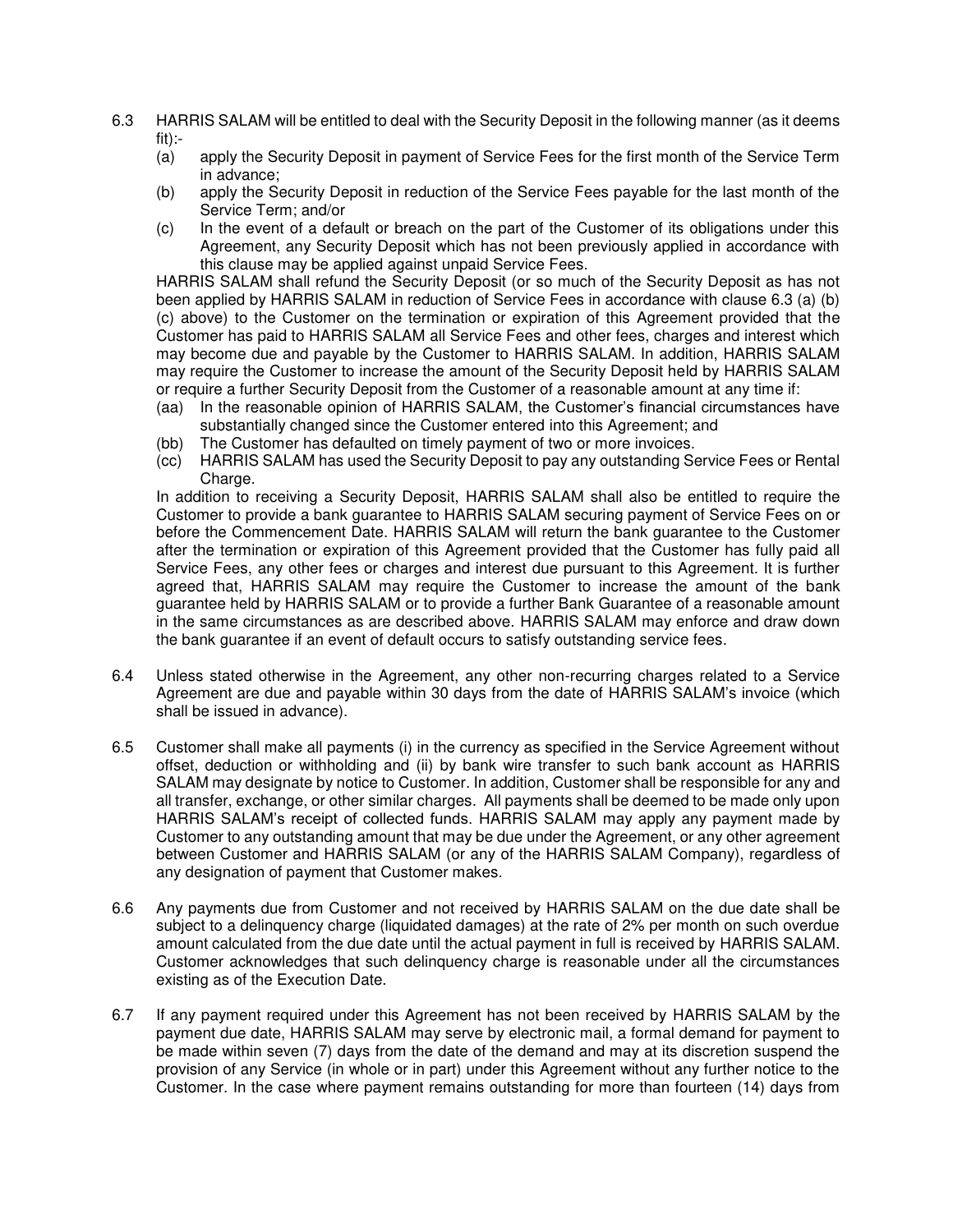the date on which HARRIS SALAM becomes entitled to suspend any Service, HARRIS SALAM shall have the right to terminate this Agreement forthwith.

6.8 Notwithstanding anything to the contrary, HARRIS SALAM reserves the right to (a) adjust the Service Fee or any other fees payable under the Service Agreement from time to time at its discretion whenever the Satellite Operator or its supplier or service provider adjust their fees or charges; and (b) change the currency used in the Service Agreement or denominate the currency used in the Service Agreement to another foreign currency, at any time, by giving a minimum 30 days' notice to the Customer in writing.

## **7. TAXES**

The Customer shall pay and shall indemnify HARRIS SALAM in respect of all Taxes, (other than HARRIS SALAM's corporate income tax) which may be assessed against HARRIS SALAM or the Satellite Owner by any government authority in respect of this Agreement. If any supply by HARRIS SALAM under this Agreement is subject to GST then HARRIS SALAM may in addition to Service Fees, the Equipment Purchase Price, rental fees or any other charges or fees under this Agreement, recover the GST amount from the Customer. The GST amount shall be payable by the Customer to HARRIS SALAM at the time the One Time Charge, Service Fees, Rental Charge, Equipment Purchase Price and any other charges or fees are payable under this Agreement.

#### **8. CUSTOMER's OBLIGATIONS AND USE**

- 8.1 Local Licences. Customer shall acquire, obtain and validly maintain any government or other regulatory body licences, permits or approvals (as the case may be) necessary for the use of the Service in the Territory, and shall indemnify and hold HARRIS SALAM harmless against any cause of action or claim that may arise out of Customer's failure to obtain or maintain such licences, permits or approvals. Notwithstanding the foregoing, HARRIS SALAM may (but not obligated to) assist in the provision of local licenses in certain countries and where such assistance is rendered, extra charges shall be payable by Customer on a cost plus administration fee basis;
- 8.2 Facilities. Customer shall ensure that stable power supply, air conditioned equipment room facilities and cables free from harm, are available at all times for the purpose of storing the Equipment including the Customer Provided Equipment, and shall not in any way obstruct the antenna or any other items constituting the Equipment including the Customer Provided Equipment;
- 8.3 Prohibited Use. Customer shall NOT use the Service and/or Equipment for any purpose prohibited under applicable law. Customer understands that transmission of any material in violation of local law and/or applicable regulations is prohibited, including without limitation, any copyrighted material, threatening or obscene material and material protected by trade secret or Intellectual Property Rights that belongs to third party.
- 8.4 Reselling. Customer shall not be permitted, without HARRIS SALAM's express prior written consent, to use, re-sell, lease or supply HARRIS SALAM goods and services to any individual, business entity or in any country that is blocked or embargoed under the United States Special Designated Nationals list, United Kingdom Treasury list or any other equivalent list.
- 8.5 Permitted Use. Customer shall comply with the all operational requirements and with all applicable governmental laws, rules and regulations, including any restrictions on Customer's receipt of the Service applicable in any country in which Customer uses this service.
- 8.6 Frequency Assignments. The entity that operates the Satellite on which the Service is rendered ("**Satellite Operator**"), may change frequency allocations associated with a Service. The Customer, under instruction from HARRIS SALAM, is responsible to reconfigure all Customer Provided Facilities to enable transmission to and reception from the Satellite at the new frequency assignment.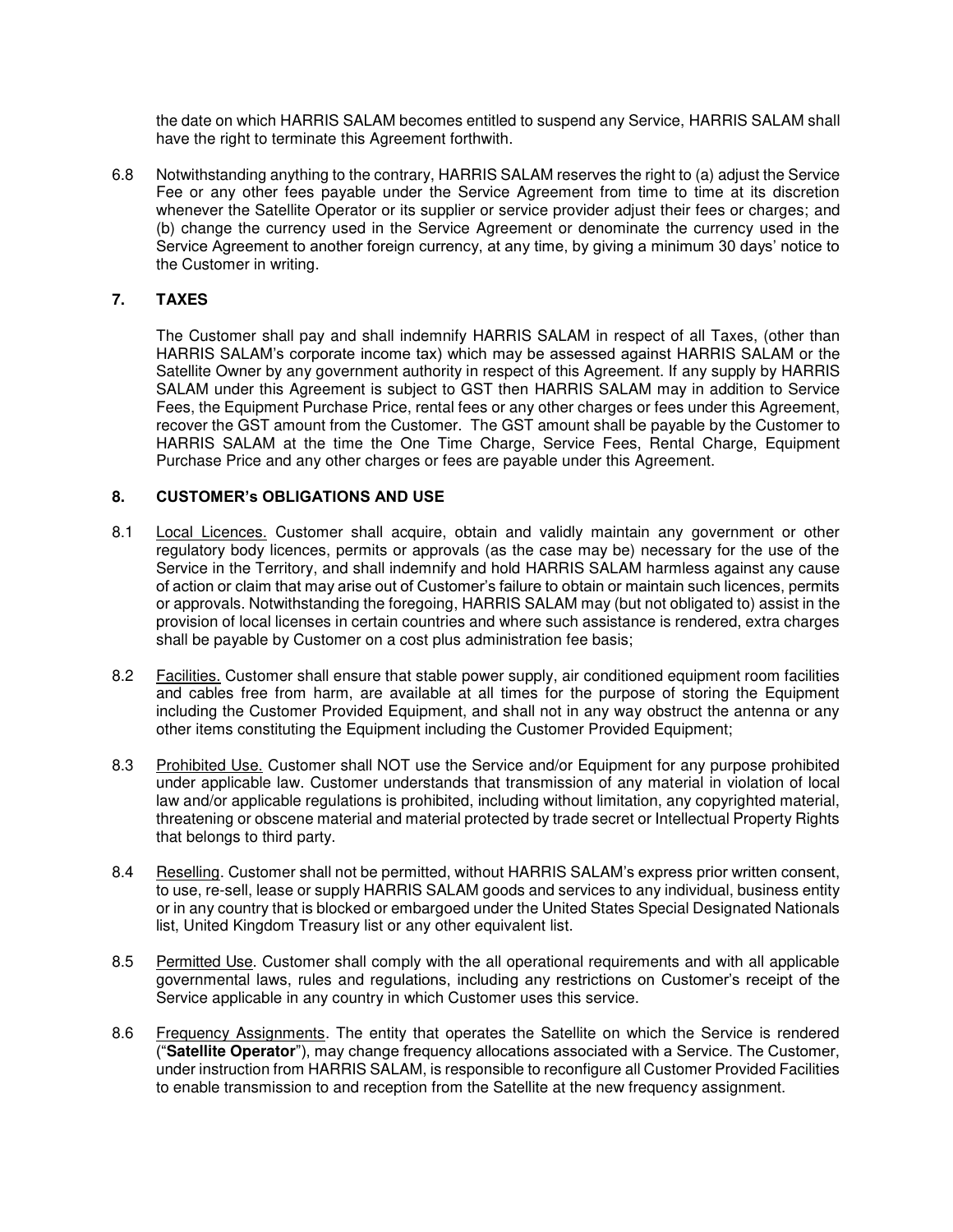- 8.7 Customer Terrestrial Facilities. Unless otherwise specified in the Service Agreement, Customer, shall be responsible for the provision, installation, operation, maintenance of, and for securing all necessary licenses and/or authorisations for all Customer-Provided Facilities for transmitting signals to, or receiving signals from, the Satellite in accordance with the requirements of the Satellite Operator. Customer will configure, equip and operate its transmit facilities so that the interface of these facilities, in outer space, with the Satellite shall conform to the characteristics and technical parameters of the Satellite. Customer will follow the Satellite Operator's procedures for initiating or terminating any transmission to the Satellite. Customer will operate all transmit facilities in a manner that allows for cessation of, and will cease, transmission immediately upon receiving notice from either HARRIS SALAM or the Satellite Operator under Clause 14.6 below. Customer will furnish such information regarding the technical parameters of its transmissions as may be required by HARRIS SALAM or the Satellite Operator prior to commencing, during, and upon the conclusion of any transmission to the Satellite.
- 8.8 Non-interference and Use Restrictions. Customer will follow established practices and procedures for frequency coordination and will not use the Service, or any portion thereof, in a manner which would or could be expected to, under standard engineering practice, harm the Transponder or interfere with the use of or harm any portion of the Transponder that is not assigned to Customer, any other Transponder, the Satellite, or any other in-orbit satellite or transponder on such satellite. Customer will not cause, whether directly or indirectly, the Improper Illumination of the Transponder and/or any other transponder, satellite or space segment. "**Improper Illumination**" includes transmissions at excessive power levels or any illumination which can cause harm or interference to the Transponder, or any other transponder, space segment and/or satellite.
- 8.9 Transmission Plan. If required by HARRIS SALAM, no later than ten (10) days prior to the Service Commencement Date, Customer shall provide HARRIS SALAM with a transmission plan (the "Transmission Plan") which complies with the operational requirements. Customer must have HARRIS SALAM's written approval of the Transmission Plan, which approval shall not be unreasonably withheld or delayed, prior to, and as a condition to, Customer's commencement of use of the Service. If specified in the Service Agreement, HARRIS SALAM will charge a Non-Recurring Connection Fee. Customer shall also be permitted, subject to HARRIS SALAM's prior written approval, to modify the Transmission Plan from time to time; provided, however, that any such changes to the Transmission Plan may require additional Non-Recurring Connection Fees in accordance with HARRIS SALAM's then-current rates for such fees. Unless otherwise set forth in the Service Agreement, or otherwise approved by HARRIS SALAM, all transmissions must be in digital format. HARRIS SALAM's approval of a Transmission Plan shall not constitute, nor does HARRIS SALAM make, any representation, warranty, or covenant regarding the efficacy of the use of any number of carriers or other alternative uses of the Service.
- 8.10 Customer Uplink Providers. Customer may contract with third parties other than HARRIS SALAM to transmit its signals to, or receive its signals from, the Satellite; provided, that Customer requires its contractors to comply with all of the requirements of the Service Agreement regarding transmissions to, or reception from, the Satellite and makes HARRIS SALAM a third party beneficiary (or to the extent that it may be required for enforceability, gives HARRIS SALAM direct privities) entitled to enforce said agreement. If Customer retains third parties as permitted by the previous sentence, these third parties' facilities shall be deemed to be Customer-Provided Facilities and the acts and omissions of these third parties in connection with the transmission or reception of Customer's signals shall be deemed to be the acts and omissions of such third parties and of Customer.
- 8.11 Third Party Use. Without implying any right of Customer to permit any third party use of a Service, Customer shall be responsible to HARRIS SALAM for any third party use or transmissions permitted by Customer to the same extent as Customer would be for its own use or transmissions and references in the Agreement with respect to Customer's responsibilities to HARRIS SALAM regarding Customer's use or transmissions shall be interpreted accordingly.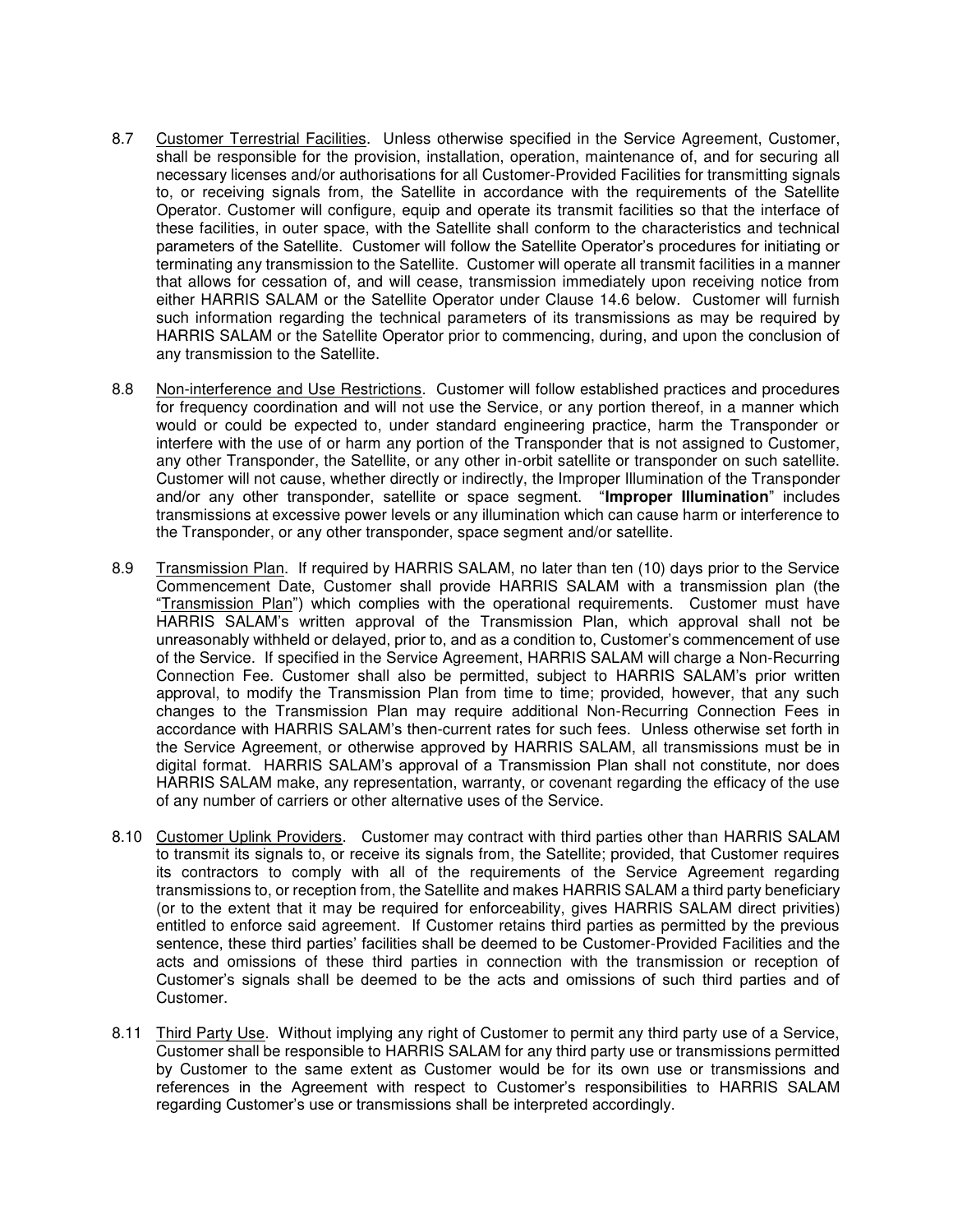- 8.12 Relocation. Customer shall not relocate the Equipment without HARRIS SALAM's prior written approval. Customer agrees that it shall bear all direct and/or incidental costs arising from such relocation. Customer shall ensure that the relocation is conducted and carried out by suitably trained personnel as verified by HARRIS SALAM.
- 8.13 Compliance with Law. Customer shall observe and comply with the relevant laws, regulations, orders, and policies and guidelines of any international body having jurisdiction over HARRIS SALAM and/or its affiliates which HARRIS SALAM and/or its affiliates are legally obliged to comply, including, inter alia, the Foreign Corrupt Practices Act in the United States of America, UK Anti Bribery Act 2010, Prevention of Bribery Ordinance of Hong Kong, China's anti-corruption legislation, Malaysian Anti Corruption Commission Act 2009, the relevant Australian and Singaporean anti-corruption legislation and all other laws applicable to HARRIS SALAM. Customer shall at no time engage in any corrupt practices to procure contracts or business which include without limitation the giving of gifts and other such incentives, bribery and rewards to local or foreign government officials or other parties in order to obtain a favourable position or outcome in any negotiation or transaction and the Customer shall at all times indemnify and hold HARRIS SALAM harmless from any claims, fines or other financial liability arising from such practices. All accounts and books recording the activities, income and expenditure of the Customer under this Agreement will be accurately kept at the office of the Customer, and copies of which will be provided to HARRIS SALAM upon request in writing.
- 8.14 Application of Satellite Operator Agreement. The SOA contains terms and conditions which relate to the provision of satellite bandwidth on the applicable Satellite to be used in the provision of the Service. To the extent of those terms and conditions are relevant, they will apply equally to the provision by HARRIS SALAM of the Service to the Customer. In making use of the Satellite the Customer shall comply in all respects with the terms of the SOA. HARRIS SALAM shall be entitled to regulate uplink frequencies and do the necessary to comply with the operational, technical and other requirements of the Satellite Operator including (but not limited to) the right to impose onto the Customer automatically on a "back-to-back" basis of all the obligations and indemnities imposed by the Satellite Operator from time to time. HARRIS SALAM will make available the relevant provisions (subject to the confidentiality obligation of the SOA) to the Customer upon request by Customer.
- 8.15 Technical Compliance. Customer will be responsible for the technical compliance, security, proper functioning of and safe operation of the Customer's equipment and facilities, and shall take all steps to ensure that its equipment and facilities do not damage, interfere with or cause any deterioration in the operation of any of HARRIS SALAM's facilities (including the Teleport Facility), the facilities, equipment or services of any Satellite Operator (including the Transponder or its associated equipment or Transponder services); it shall comply fully with the parameters and guidelines as set out in the relevant Service Agreement, as the same may be modified or supplemented from time to time by HARRIS SALAM in its discretion. Further, Customer shall not at any time change any of its equipment or technical specifications used in connection with any Service or as listed in the relevant Service Agreement without prior written consent from, and discussion with HARRIS SALAM to ensure technical compatibility relating to any such proposed change.
- 8.16 Access. Customer agrees to provide HARRIS SALAM and/or its subcontractors and their respective employees, servants or agents access to the locations (including access to the associated equipment) as necessary for HARRIS SALAM to provide and perform the Services. Where HARRIS SALAM provides Customer access to its facilities and equipment, the Customer shall comply and ensure that its employees, servants, agents and subcontractors complies with all and any access policies from time to time implemented by HARRIS SALAM in respect of such facilities and/or equipment.
- 8.17 Responsibility for acts of end-users. Customer shall remain HARRIS SALAM's customer on record for all Services provided hereunder. Customer shall be responsible for all the acts or omissions of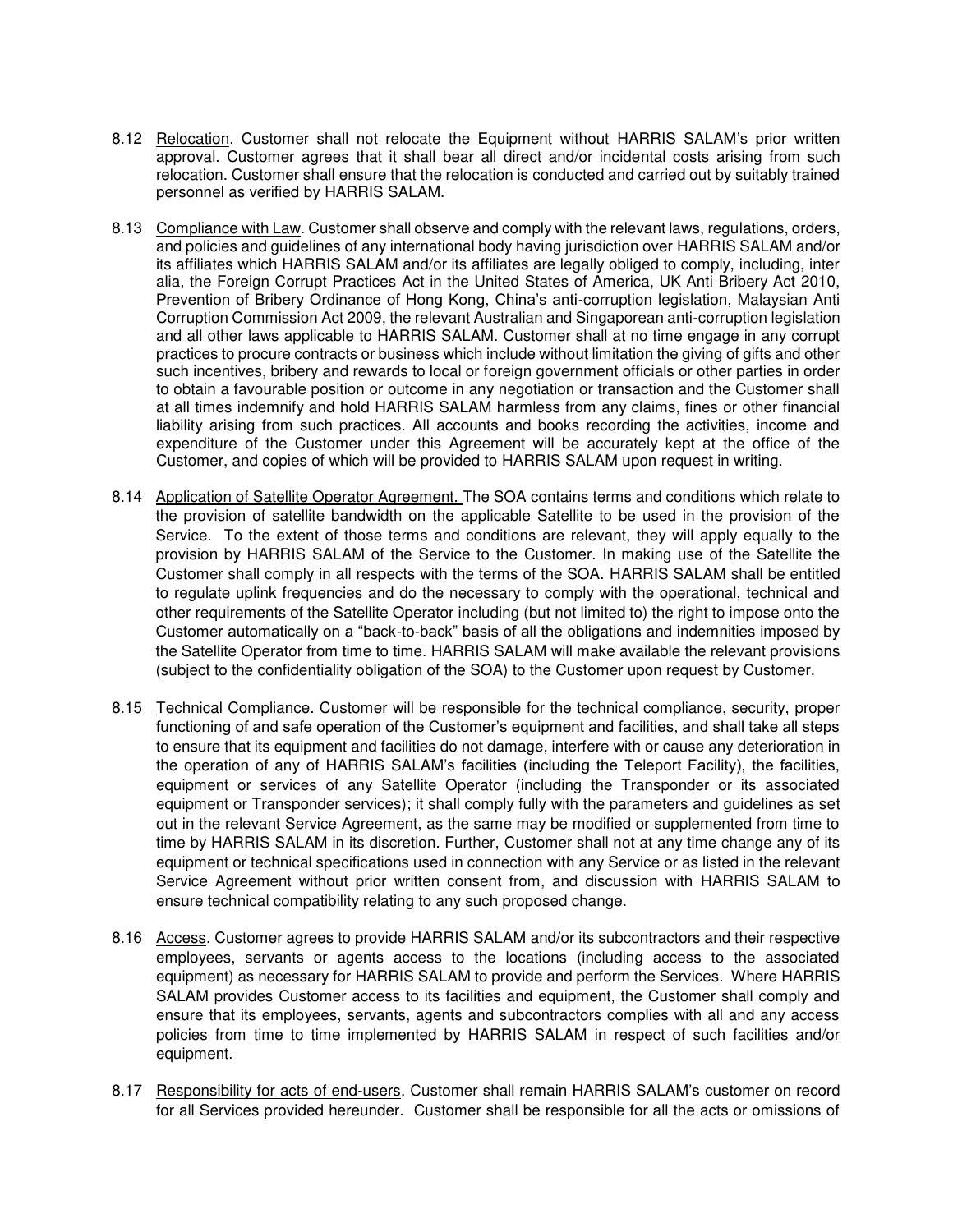its users, employees, and any of its affiliates who procure and/or use the Services from HARRIS SALAM under the MSA and for the payment of all charges for Services provided hereunder, including Services provided to such users and affiliates.

# **9 HARRIS SALAM RIGHTS TO SUSPEND SERVICE**

- 9.1 Provision of Services. HARRIS SALAM shall perform the Services, in accordance with the terms of the Service Agreement. HARRIS SALAM shall carry out such Services with due care and diligence in an efficient and workmanlike manner, providing the Customer with the same standard of services as is customarily provided by reputable service providers to customers in the satellite service industry
- 9.2 Wrongful Use. In the event Customer's wrongful use of the bandwidth and/or Equipment causes (in HARRIS SALAM's reasonable opinion) interference to other Customers on the Satellite or causes interference on other satellites or adversely affects HARRIS SALAM's vendor or damage to the Equipment or loss thereof, HARRIS SALAM shall be entitled to forthwith suspend Customer's use of the bandwidth and/or lease and terminate this Agreement with immediate effect, without limiting HARRIS SALAM's right to the fees and charges payable under this Agreement up to the termination date and to any other rights granted pursuant to this Agreement. HARRIS SALAM shall also be entitled to retain the balance of any unused fees or charges under this Agreement. In the event of any damage or loss to the Equipment caused by the acts or missions of the Customer or its employees, agents or representatives, Customer shall indemnify HARRIS SALAM for any losses and costs arising from such damage or loss of the Equipment and Customer shall permit HARRIS SALAM to carry out inspection of the Equipment to determine the cause any such loss or damage. Such indemnification shall survive the expiration, cancellation or termination of this Agreement.
- 9.3 Force Majeure Event(s). In the event of a Force Majeure Event, HARRIS SALAM shall be entitled to suspend the Service for a reasonable duration to be determined by HARRIS SALAM based on the seriousness of the effect of such Force Majeure Event on the Service.

## **10 CANCELLATION, TERMINATION, DENIAL OF ACCESS AND FORCE MAJEURE**

- 10.1 Cancellation. If the Customer cancels a Service during a Service Term for any reason other than HARRIS SALAM's failure to remedy a material breach of the Agreement, then Customer shall pay to HARRIS SALAM the Termination Fee in addition to the Service Fees and any other fees for Services rendered and the Rental Charge of the Equipment delivered prior to the date of any such cancellation. Customer shall also pay other losses or damages suffered by HARRIS SALAM as a result of such cancellation.
- 10.2 Termination for Cause. HARRIS SALAM may immediately terminate a Service Agreement and this MSA "**for cause**" upon delivery of a written notice to Customer, if: (i) Customer fails to make payment of any amount due under such Service Agreement and such amount remains unpaid within seven (7) days after receiving from HARRIS SALAM a notice of such non-payment; or (ii) Customer fails to cease activity in violation of Clause 8 above immediately upon receiving telephone or facsimile notice from HARRIS SALAM; or (iii) Customer's use of the Equipment materially breaches the terms and conditions as stipulated in the Equipment Rental Terms; or (iv) Customer fails to cure its breach of any provision of the Agreement within 30 days after delivery of written notice to Customer by HARRIS SALAM; or (v) Customer fails to cease any other activity in violation of the Service Agreement within thirty (30) days after receiving from HARRIS SALAM a notice of such violation; or (vi) Customer's use of the Service exceeds the permitted credit limit; or (vii)HARRIS SALAM (or any HARRIS SALAM Group) terminates for cause any other lease or Service Agreement that it may have with Customer (or any commonly controlled affiliate of Customer); or (v) any of the Insolvency Event occurs.
- 10.3 Consequences of Termination. If a Service Agreement is terminated for any reason other than an unremedied breach on Harris Salam's part, in addition to all of HARRIS SALAM's other remedies at law or in equity, the Termination Fee and all amounts due under this Agreement shall become immediately due and payable by the Customer, together with any interest accrued pursuant to the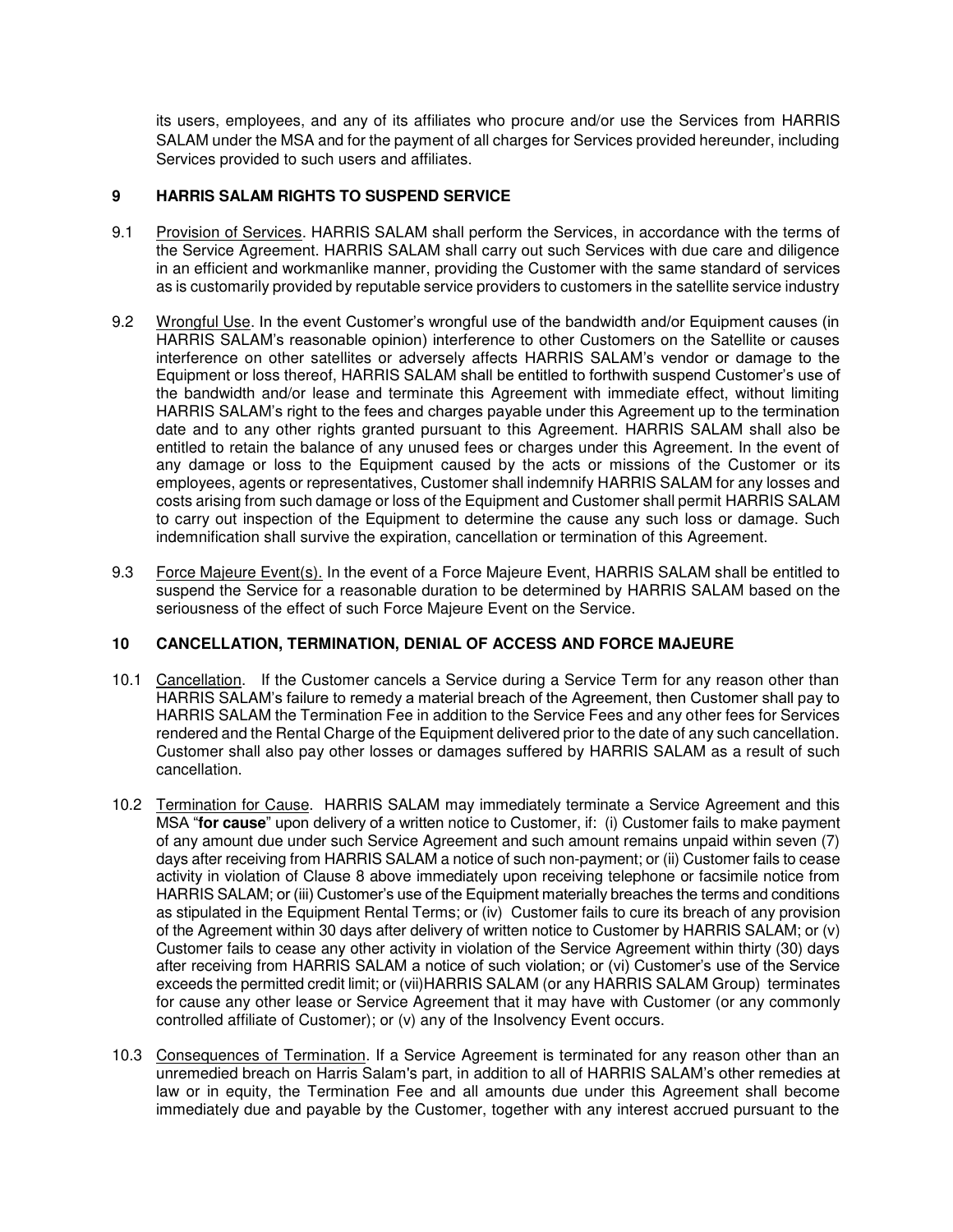terms of this Agreement. For the avoidance of doubt, HARRIS SALAM may (if it deems fit) apply the Security Deposit against the Termination Fee. Upon termination, HARRIS SALAM shall be entitled to use the bandwidth and/or Satellite allocated for the Service for any purpose HARRIS SALAM deems fit and Customer shall not be entitled to any equitable relief with respect to such use or any refund of amounts paid to HARRIS SALAM. Customer acknowledges that HARRIS SALAM's rights set forth in this Clause are (a) reasonable under all of the circumstances existing as of this date; (b) constitute liquidated damages; and (c) do not constitute a penalty.

#### 10.4 Right to Deny Access or Intervention.

- 10.4.1 HARRIS SALAM may deny Customer's access to a Service in any circumstance in which HARRIS SALAM would have the right to terminate the related Service Agreement for cause; provided that any notice that would be required for termination for cause is also given for any such denial of access.
- 10.4.2 HARRIS SALAM may also deny Customer's access to a Service where the usage of the Service by the Customer has caused HARRIS SALAM or any member of the HARRIS SALAM Group: (i) be indicted, (ii) be otherwise charged as a criminal defendant, (iii) becomes the subject of any criminal proceeding, or (iv) becomes the subject of any other governmental action or threat of any action by any governmental entity or representative thereof which potentially could result in the revocation, suspension, or loss of any license, ability or right to provide capacity or service to any customer, or loss of any customer's right or ability to use the capacity or service provided to it.
- 10.4.3 The Satellite Operator may also deny Customer's access to a Service if Customer's signal is being "jammed" or "interfered" by a third party (governmental or otherwise) and such jamming is interfering with the use or threatens the health of the Satellite.
- 10.4.4 HARRIS SALAM may continue to deny Customer access to a Service until any breach of the related Service Agreement by Customer is cured and, in the case of any denial of access pursuant to Clause 10.4.2 above, until any action or threat of action is resolved in HARRIS SALAM's favour or removed and, in each case, until assurances are given to HARRIS SALAM's reasonable satisfaction that the matter(s) giving rise to a denial of access will not reoccur.
- 10.4.5 HARRIS SALAM's denial of Customer's access to a Service in accordance with this Clause shall not result in any Outage Credit to Customer and Customer's payment obligations shall continue to be due and payable in accordance with the terms under this Agreement.
- 10.4.6 Customer recognises that it may be necessary, if the Satellite or any component thereof, loses power, or in other unusual or abnormal technical situations, or other unforeseen conditions, for the Satellite Operator to deliberately pre-empt or interrupt Customer's use of the Service, solely in order to protect the overall health and performance of the Satellite, or as otherwise necessitated by any reduction in available power. The Satellite Operator shall make such decisions in its sole discretion. To the extent technically feasible, HARRIS SALAM shall give Customer at least 24 hours notice of such pre-emption or interruption and will use all reasonable efforts to schedule and conduct its activities during periods of such pre-emption or interruption so as to minimize the disruption to users of the Satellite. Customer shall immediately cease transmissions to the affected Service Transponder(s) at such time as the Service is pre-empted or interrupted pursuant to this Clause.
- 10.4.7 If the Service Transponder is not meeting the Service specifications, but Customer elects to continue to use the applicable Service, as degraded, the Satellite Operator may interrupt Customer's use as necessary to perform testing or take any other action that may be appropriate to attempt to restore the affected Service Transponder to its Service specifications. In such event, HARRIS SALAM shall coordinate activities with the Customer and shall use all reasonable efforts to minimise the overall disruption.
- 10.4.8 The Satellite Operator may deny the Customer access to a Service if Customer is not in compliance with Clause 8 above.
- 10.5 Force Majeure. Any failure or delay in the performance by HARRIS SALAM of its obligation to commence or to continue to provide a Service shall not be a breach of the Service Agreement if such failure or delay results from any Force Majeure Event.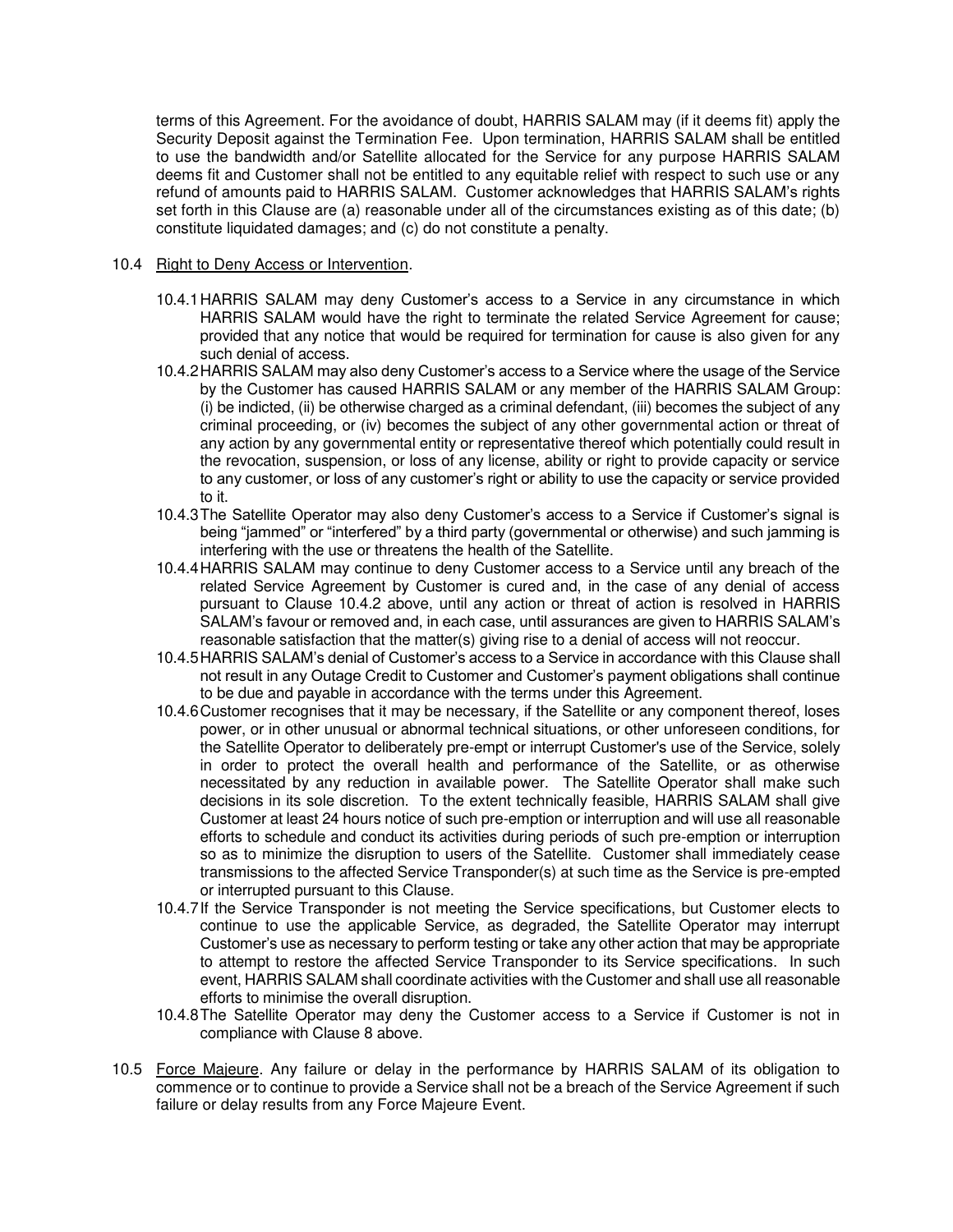- 10.6 Survival. The termination of any Service Agreement for any reason shall extinguish all of HARRIS SALAM's obligations to provide, and Customer's obligations to accept, the Service, but shall not relieve either party of any obligation that may have arisen prior to such termination. Clause 11, 12, 13 and 14 shall survive the expiration or termination of any Service Agreement and/or the Agreement.
- 10.7 Taking the Satellite Out of Commercial Operation. Notwithstanding anything to the contrary, a Service Agreement shall automatically terminate on the date the Satellite is taken out of commercial operation at the stated orbital location, unless the Satellite Operator provides an immediate replacement Satellite at the same orbital location.

#### **11 LIABILITY AND INDEMNIFICATION**

- 11.1 Disclaimer of warranties. The Service is provided on an "AS IS" and "AS AVAILABLE" basis. HARRIS SALAM does not guarantee that the Service is fault free and/or free from virus. HARRIS SALAM EXPRESSLY EXCLUDES AND DISCLAIMS ANY AND ALL EXPRESS AND IMPLIED WARRANTIES, INCLUDING, BUT NOT LIMITED TO, WARRANTIES OF MERCHANTABILITY OR FITNESS FOR ANY PURPOSE OR USE.
- 11.2 Without prejudice to the generality of Clause 11.1 and for the avoidance of doubt, HARRIS SALAM does not warrant or represent that the Services will be provided free of any interruption or disturbance and further excludes any responsibility or liability for:
	- (a) any interference, interruption or disruption to any part or all of the Services caused by any failure, breakdown, inoperability, defect or fault in or of the Transponder, any public or third party telecommunication network, equipment, infrastructure, cables or other facilities;
	- (b) the contents of the data, the equipment and facilities provided by HARRIS SALAM, the Customer's equipment and facilities or any services thereby provided or used by Customer;
	- (c) any act or omission on the part of the Customer or its employees, agents, representatives or contractors or any third party;
	- (d) any service or assistance provided by or other action taken or omission done by HARRIS SALAM pursuant to or in accordance with the express instructions or directions of Customer and/or the consequences thereof;
	- (e) any loss of profit, business, contract, opportunity, revenue or anticipated savings; or
	- (f) any damages or losses of any nature whatsoever and howsoever arising (including loss of use, Losses resulting from missing, contaminated or misdirected email or other electronic messages or the contents thereof and loss of, or anticipated loss, of business, revenue, profits, savings or goodwill).
- 11.3 Limitation of liability. Subject to the SLA, it is expressly agreed that HARRIS SALAM's sole obligation and Customer's exclusive remedies for any cause whatsoever (including, without limitation, liability arising from negligence) arising out of or relating to the Agreement under any theory of law or equity are limited to Outage Credits and clause 11.1 and 11.2, where applicable, and all other rights and remedies of Customer of any kind are expressly excluded and waived. In no event shall either Party be liable for any indirect, incidental, consequential, punitive, special or other similar damages (whether in tort, negligence, strict liability or under any other theory of liability) including but not limited to loss of actual or anticipated revenues or profits, goodwill, loss of business whether foreseeable or not, occasioned by any cause whatsoever. In addition, without limiting the generality of the foregoing, Customer acknowledges and agrees that it shall have no right of recovery for the satisfaction of any cause whatsoever, arising out of or relating to the Agreement, against (a) the HARRIS SALAM Group (b) any supplier of services or equipment (including the Satellite Operator) to HARRIS SALAM necessary for the provision of the Service to Customer in any circumstances in which HARRIS SALAM would be obligated to indemnify the supplier, or (c) any officer, director, employee, agent, partner or shareholder of HARRIS SALAM, any HARRIS SALAM Companies and/or any such supplier.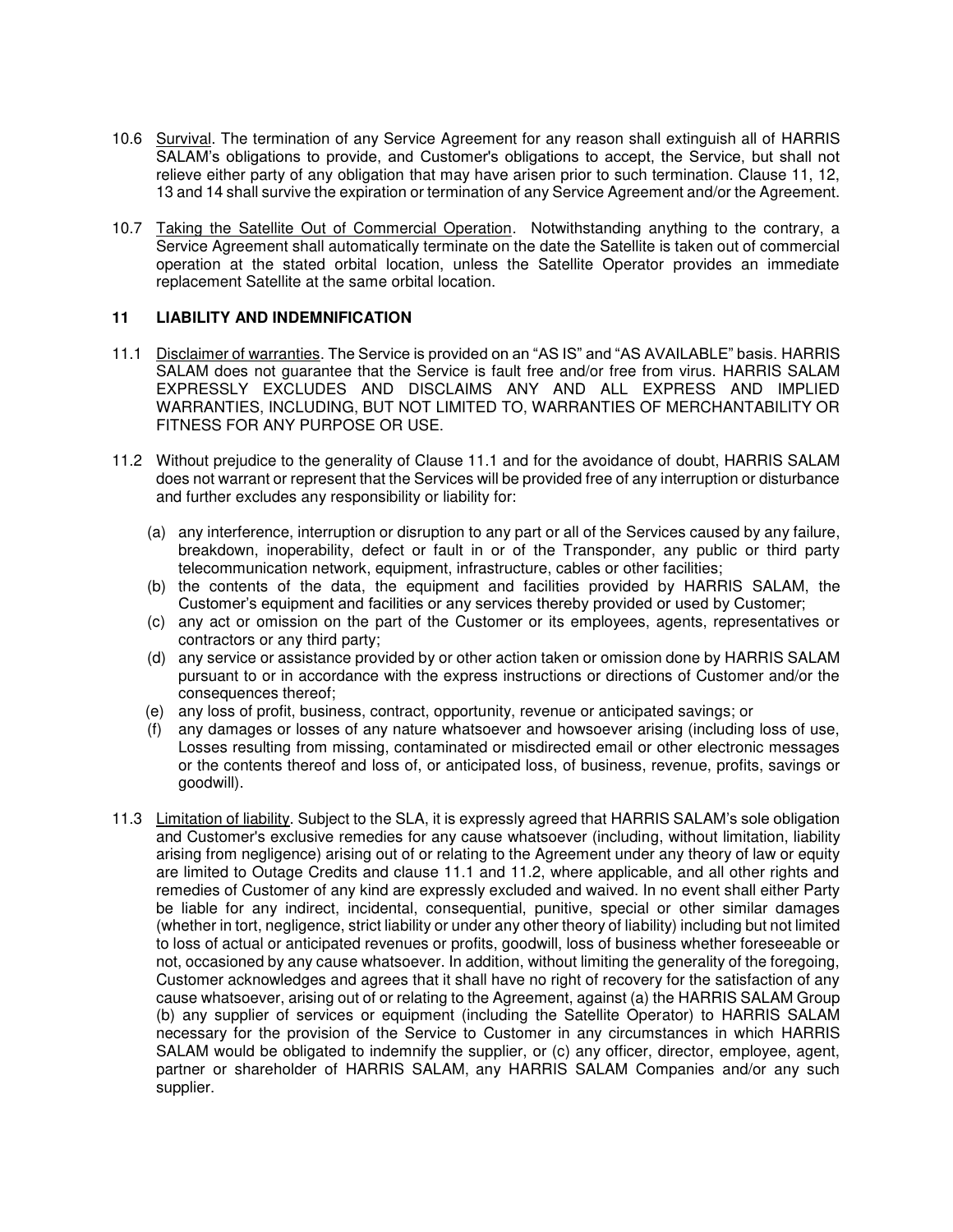11.4 Indemnification. Customer shall indemnify and save harmless the HARRIS SALAM Group from any claims, liabilities, losses, costs, or damages (including reasonable legal fees and costs), arising out of or relating to the provision of any Service, and/or Customer's or its End User(s)' use of, the HARRIS SALAM Provided Facilities, including, but not limited to, (a) those arising out of any transmission by Customer or its End User(s) that is actually, or alleged to be, libellous, slanderous, obscene, indecent, a breach in the privacy or security of transmissions, an infringement of copyright or any other intellectual property right, or otherwise illegal; or (b) Customer's breach of its obligations under Clause 8 above, or (c) those arising out of any claims brought by any End User(s) or any other third party(ies) in connection with any Service, including any disputes between or among Customer, its End User(s), other transmission recipients and/or transmission content suppliers; or (d) any warranty, representation, or statement Customer may make to a third party in connection with any Service.

#### **12 PROPERTY INTEREST/ASSIGNMENT**

- 12.1 No Property Interest Created. The Agreement does not grant, and Customer shall not assert, any right, interest, or lien upon the property or assets of HARRIS SALAM, including, but not limited to, any HARRIS SALAM-Provided Facilities.
- 12.2 HARRIS SALAM Companies. Individual Service Agreements may be entered into by and between Customer and HARRIS SALAM or any HARRIS SALAM Company. Accordingly, with respect to any individual Service Agreement, any references in this MSA to HARRIS SALAM shall be deemed to refer to and include, in context, the HARRIS SALAM Company that executes such Service Agreement. For the avoidance of doubt, a HARRIS SALAM Company's execution of a Service Agreement which incorporates this MSA shall not, and is not intended to, bind HARRIS SALAM or any HARRIS SALAM Company other than the HARRIS SALAM Company that executes the Service Agreement.
- 12.3 HARRIS SALAM Assignment. HARRIS SALAM may assign its rights and interests under this MSA, any Service Agreement, any HARRIS SALAM-Provided Facilities and any or all sums due or to become due under any Service Agreement to an assignee for any reason. Customer agrees that upon receipt of notice from HARRIS SALAM of such assignment, Customer shall perform all of its obligations directly for the benefit of the assignee and shall pay all sums due or to become due directly to the assignee, if so directed. Upon receipt of notice of such assignment, Customer agrees to execute and deliver to HARRIS SALAM such documentation as assignee may reasonably require from HARRIS SALAM. Provided further that the assignee of Customer must agree to abide with the terms of this Agreement. As used in this Section, assign shall mean to grant, sell, assign, encumber or otherwise convey directly or indirectly, in whole or in part.
- 12.4 Customer Assignment. Customer may assign its rights under this MSA and/or any Service Agreement, only in whole (as to the agreement assigned), and only after securing HARRIS SALAM's express prior written consent, which consent may be withheld or conditioned in HARRIS SALAM's sole discretion; provided, however, Customer may assign its rights under this MSA and/or any Service Agreement without HARRIS SALAM's prior consent, only in whole (as to the agreement assigned), by delivery of prior or contemporaneous notice to HARRIS SALAM in the event of a sale or all or substantially all of Customer's assets, a merger or acquisition, or other similar corporate reorganisation. As used in this Section, assign shall mean to grant, sell, assign, encumber, otherwise convey, license, lease, sublease, or permit the utilisation of, directly or indirectly, in whole or in part.
- 12.5 Successors. Subject to all the provisions concerning assignments, above, this MSA and/or any Service Agreement shall be binding on and shall inure to the benefit of any successors and assigns of the parties; provided, that no assignment of this MSA and/or any Service Agreement shall relieve either party of its obligations to the other party. Any purported assignment by either party not in compliance with the provisions of this MSA shall be null and void and of no force and effect.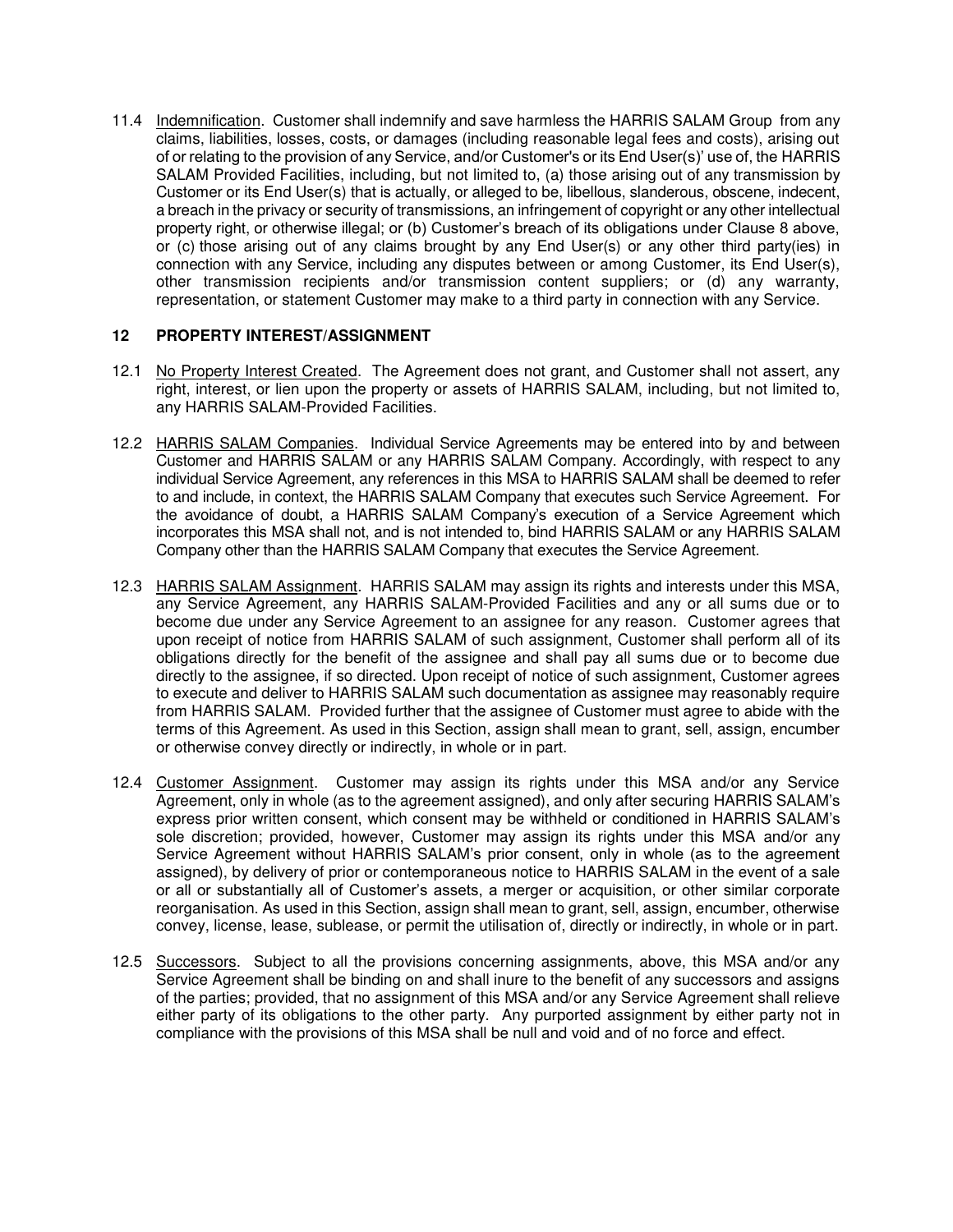## **13 REPRESENTATIONS, WARRANTIES AND COVENANTS**

13.1 Representations, Warranties And Covenants. Subject to the understanding that certain applications may be pending or subsequently filed by HARRIS SALAM with the applicable governmental authority, HARRIS SALAM and Customer each represents and warrants to, and agrees with, the other that: (1) it has the right, power and authority to enter into and perform its obligations under the Agreement; (2) it has taken all requisite partnership or corporate action, as applicable, to approve execution, delivery and performance of the Agreement, and the Agreement constitutes a legal, valid and binding obligation upon itself; (3) the fulfilment of its obligations will not constitute a material violation of any existing applicable law, rule, regulation or order of any governmental authority, or contract to which it is subject; (4) all public or private consents, permissions, agreements, licenses or authorisations necessary for the performance of its obligations under the Agreement to which it is subject have been obtained, or it will use all reasonable efforts to obtain, in a timely manner and (5) it does not know of any broker, finder or intermediary involved in connection with the negotiations and discussions incident to the execution of the Agreement, or of any broker, finder or intermediary who might be entitled to a fee or commission upon the consummation of the transactions contemplated by the Agreement.

#### **14 MISCELLANEOUS**

- 14.1 Governing Law and Jurisdiction. This Agreement shall be governed by the laws of the state and country of the place of incorporation of the HARRIS SALAM contracting entity stated in the signing page of this MSA or Service Order without regard to any conflicts of law principles. The Parties hereby agree to submit to the non-exclusive jurisdiction of the courts of the state and country of the place of incorporation of the HARRIS SALAM contracting entity. Customer agrees that service of process in any action or proceeding shall be deemed sufficient if mailed, first class, postage prepaid, to Customer at the address set forth herein, as the same may be changed in accordance with Clause 14.6 below. Customer further agrees that those courts are the most appropriate and convenient courts to settle any disputes arising from this Agreement and accordingly will not argue to the contrary. Accordingly, the Customer irrevocably waives any objection it may now or in the future have to the venue of any proceedings, and any claim it may now or in the future may have that any proceedings have been brought in an inconvenient forum, where that venue falls within those courts stated herein. The Parties agree that the choice of jurisdiction herein is solely for the benefit of HARRIS SALAM contracting entity only. As a result, HARRIS SALAM contracting entity shall not be prevented from taking proceedings relating to a dispute under this Agreement in any other courts with jurisdiction. To the extent allowed by law, HARRIS SALAM contracting entity may take concurrent proceedings in any number of jurisdictions. The aforementioned choice of venue is intended by the parties to be mandatory and not permissive in nature, thereby precluding the possibility of litigation between the parties with respect to or arising out of this Agreement in any jurisdiction other than that specified in this paragraph. Any final judgment rendered against a party in any action or proceeding shall be conclusive as to the subject of such final judgment and may be enforced in other jurisdictions in any manner provided by law. Customer acknowledges that this Agreement and the obligations contemplated hereby are commercial in nature and hereby expressly waives any claim of sovereign immunity or other defences it may have in its capacity as a governmental or quasi-governmental agency
- 14.2 Confidentiality. The Parties undertake with each other that they will at all times keep confidential and will not at any time use, divulge or communicate to any person other than to their respective officers, employees, accountants, lawyers or agents whose province is to know the same and except as required by law, all negotiations carried on and any information in respect of this Agreement and they will use their best endeavours to prevent the publication or disclosure of any Confidential Information concerning the same.

This confidentiality undertaking shall not apply to information which:-

- (a) is approved for release by prior written authorization by the Party disclosing the Confidential Information; or
- (b) is required by law to be disclosed.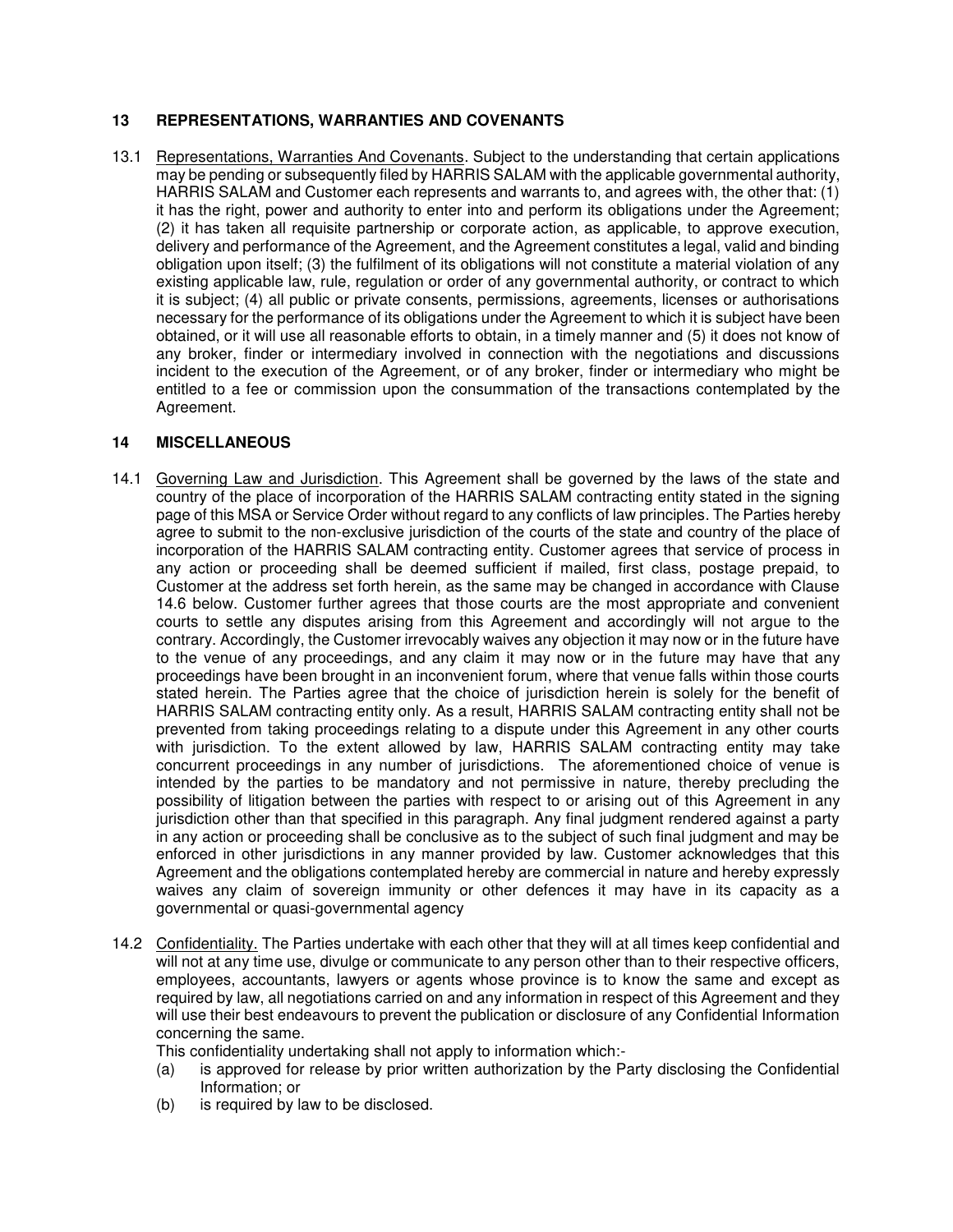This Clause 14.2 shall survive the expiration or termination of this Agreement. Each Party further agrees, upon termination for whatever cause of this Agreement, to forthwith return to the other Party all documents and any materials received in connection with this Agreement containing any Confidential Information of the other Party.

- 14.3 Severability. Nothing contained in the Agreement shall be construed so as to require the commission of any act contrary to law. If any provision of this Agreement shall be invalid or unenforceable, the provisions of this Agreement so affected shall be curtailed and limited only to the extent necessary to permit compliance with the minimum legal requirements.
- 14.4 No Third Party Beneficiaries. Other than as specifically set forth in the Agreement, the provisions of the Agreement are for the benefit only of HARRIS SALAM and Customer, and no third party may seek to enforce or benefit from those provisions.
- 14.5 Non-Waiver. The Agreement may not be amended or modified in any way, and none of its provisions may be waived, except by a prior writing signed by an authorised officer of each party.

#### 14.6 Notices

- 14.6.1 General Notices. All notices and other communications from either party to the other, except as otherwise expressly provided, shall be in writing and shall be deemed received upon actual delivery at the address and/or facsimile number and/or electronic email address provided by the party. Each party will advise the other promptly in writing of any change in the address, designated representative or telephone or facsimile number.
- 14.6.2 Telephone Notices. For the purpose of receiving notices from HARRIS SALAM regarding technical problems, including with respect to Service failure and restoration, Customer shall maintain a telephone that is available at all times during which Customer is receiving Service from HARRIS SALAM. All such notices shall be made in English and shall be effective upon the placement of a telephone call from one party to the other. Each party shall promptly confirm all telephone notices that may be given under this Agreement in writing to Customer at the address and/or facsimile number and/or email address set forth in the Service Order.
- 14.7 Counterparts. The Agreement may be executed in several original and/or facsimile counterparts, each of which shall be deemed an original, and all such counterparts together shall constitute but one and the same instrument.
- 14.8 Independent Contractors. For the purposes of this Agreement and the acts, deeds and obligations to be performed herein, Customer is an independent contractor. Customer is not an agent, partner or employee of HARRIS SALAM and shall not hold itself out as such and, except as otherwise expressly provided herein, shall have no authority to act for, represent or bind HARRIS SALAM to any other obligations.
- 14.9 Entire Agreement. The Agreement constitutes the entire agreement between the Parties and supersedes any and all prior or contemporaneous statements, understandings, writings, commitments, or representations concerning its subject matter, unless otherwise expressly stated and agreed in writing by HARRIS SALAM.

\*\*\*\*\*\*\*\*\*\*\*\*\*\*\*\*\*\*\*\*\*\*\*\*\*\*\*\*\*\*\*\*\*\*\*\*\*\*\*\*\*\*\*\*\*\*\*

The remainder of this page is intentionally left blank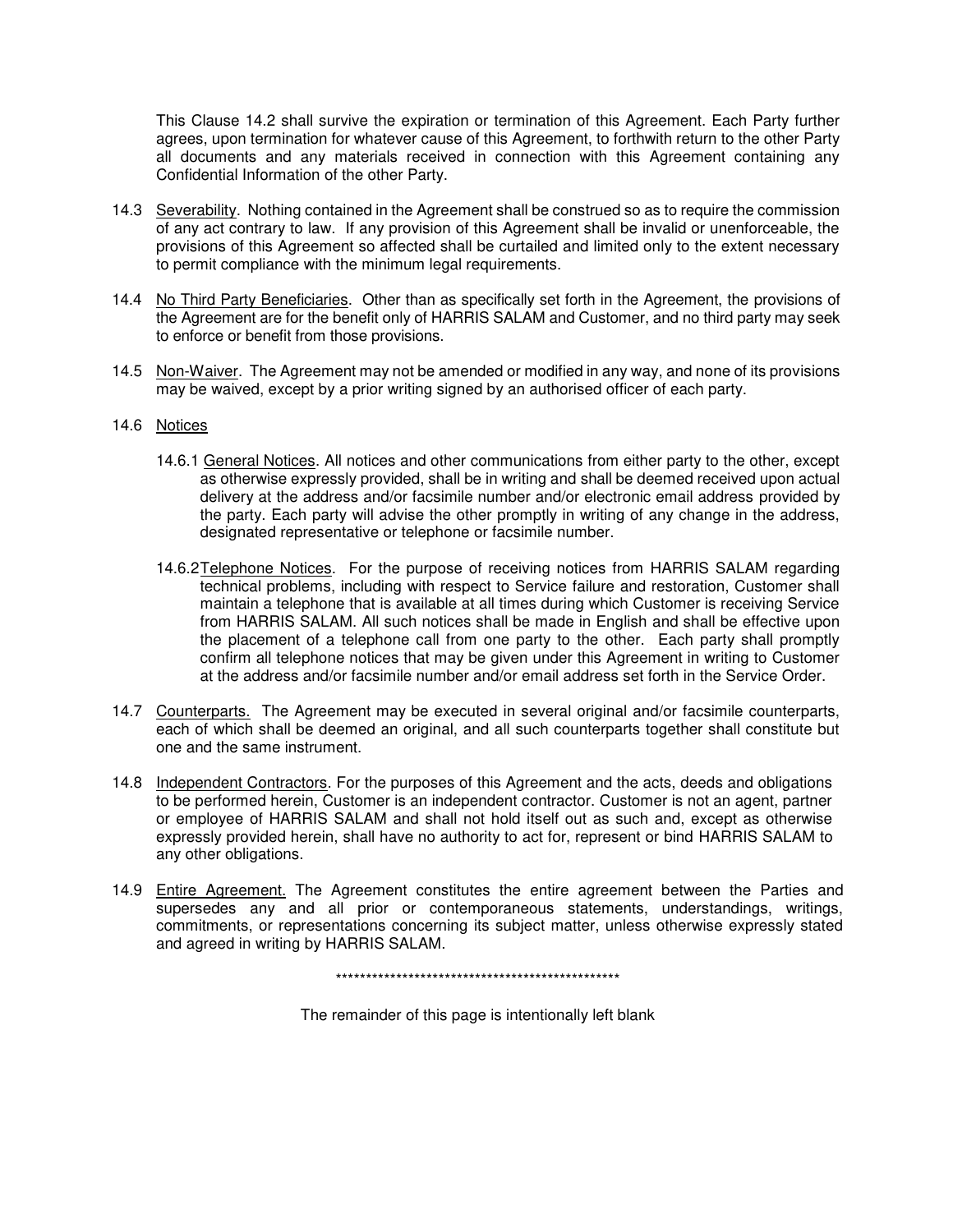# **EXHIBIT A TO STANDARD TERMS AND CONDITIONS:**

#### **Equipment Rental Terms**

1. Scope of this Equipment Rental Terms. These Equipment Rental Terms shall govern the relationship between HARRIS SALAM and the Customer for the rental of the Rental Equipment at the Remote Sites as specified in a Service Order. HARRIS SALAM reserves the right to amend, vary, change, revise and update the terms and conditions stated in this Equipment Rental Terms at any time with notice to the Customer.

#### 2. Definition

| "Commencement<br>Date"           | means the commencement date as described in the Service Order;                                                                                |
|----------------------------------|-----------------------------------------------------------------------------------------------------------------------------------------------|
| "Remote Site"<br>"Rental Charge" | means the site or location as specified in the Service Order;<br>means the monthly rental charge specified in the Service Order;              |
| "Rental Equipment"               | means the equipment rented by Customer from HARRIS SALAM as<br>described in the Service Order;                                                |
| "Rental Period"                  | means the rental period for the Equipment Rental as described in the<br>Service Order;                                                        |
| "Security Deposit"               | means the Equipment Rental security deposit collected for the<br>purpose of this Equipment Rental Terms as described in the Service<br>order. |

- 3. Payment Terms specific to Equipment Rental. (i) Unless otherwise agreed, commencing on the Commencement Date, Customer shall pay HARRIS SALAM the monthly recurring Rental Charge in advance. The Rental Charge and the Security Deposit shall be payable within the payment due date as stated in HARRIS SALAM's invoice ("Due Date") (ii) Customer shall be liable to pay all delivery expenses and freight charges for the delivery of the Rental Equipment (including installation charges, where applicable) (iii) HARRIS SALAM will refund the Security Deposit (without interest) to the Customer, after the return of the Rental Equipment by the Customer and after the confirmation by HARRIS SALAM that the Rental Equipment is returned in good order and condition and that all charges under this Agreement has been paid by the Customer. Notwithstanding anything to the contrary, HARRIS SALAM shall be entitled at its sole and absolute discretion to apply the Security Deposit in payment of any outstanding amount due by the Customer.
- 4. HARRIS SALAM's Rights. (i) The Equipment is, and shall at all times be and remain, the sole and exclusive property of HARRIS SALAM. Nothing contained herein shall be construed as to transfer any ownership right or interest to the Customer in respect of the Rental Equipment. (ii) In the event of default in payment on the part of Customer, without prejudice to any other rights and remedies HARRIS SALAM may have, HARRIS SALAM shall have, and the Customer hereby grant HARRIS SALAM, the right to enter onto the premises or vessels upon which the Rental Equipment is being installed, at the Customer's sole cost and expense to remove the Rental Equipment. Customer hereby acknowledges that this grant of right shall be irrevocable throughout the Term herein and waives any rights of action by reason of such entry or removal.
- 5. Customer's Responsibilities.
	- (i) Where applicable, Customer agrees to acquire, obtain and validly maintain any government or other regulatory body licenses or approvals (as the case may be) necessary for the use of the Rental Equipment rented from HARRIS SALAM and shall indemnify and hold HARRIS SALAM (including its employees, officers, directors, affiliates and holding company) harmless against any cause of action or claim that may arise out of Customer's failure to obtain or maintain such licenses.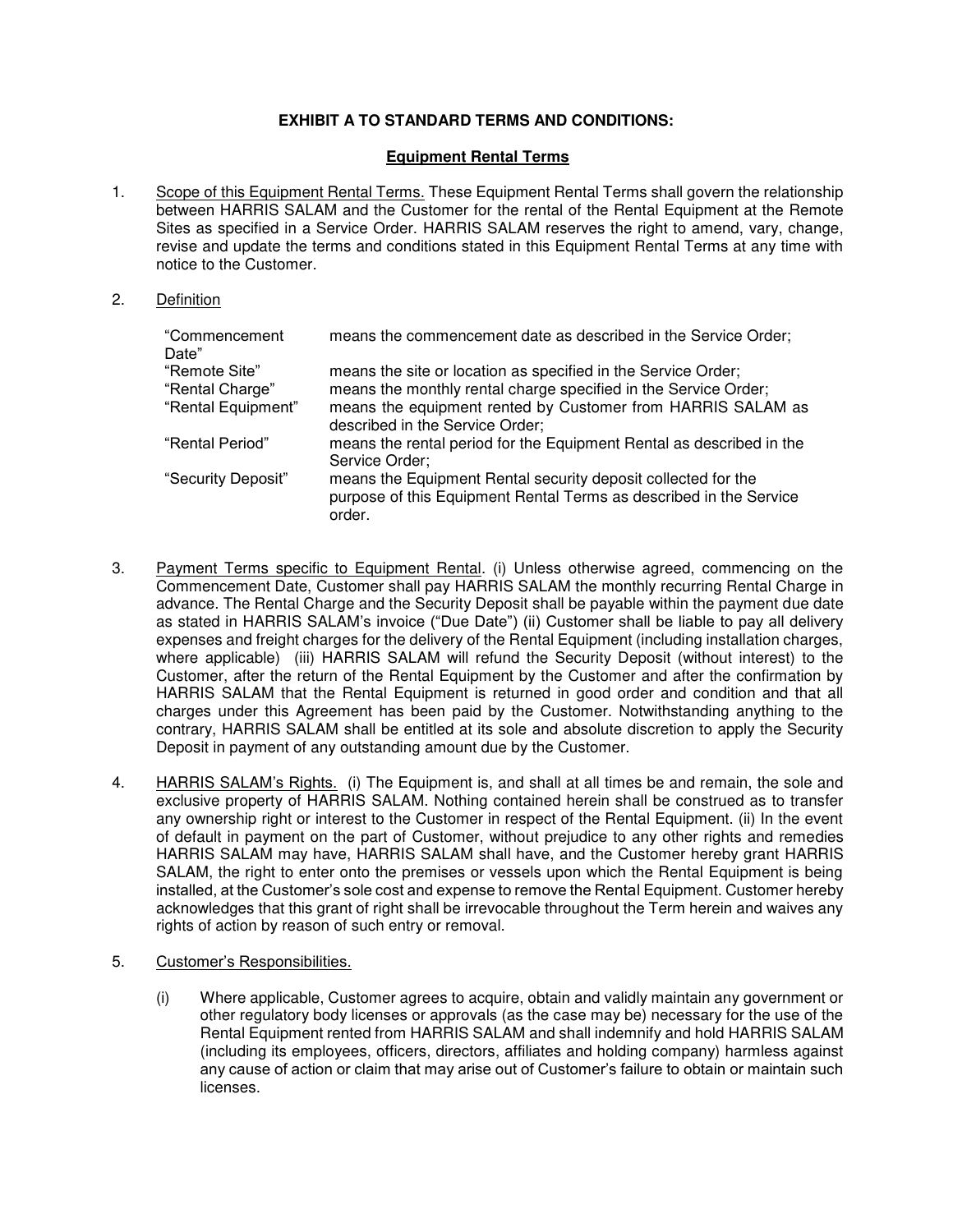- (ii) Customer shall be solely responsible for rental of the Rental Equipment at its own cost and expense the equipment and/or software and facilities (if any) stipulated in this Agreement that are required for the use of the Rental Equipment.
- (iii) Customer shall ensure that a stable power supply, air conditioned equipment room facilities and cables, free from harm are available at all times for the purpose of storing the Rental Equipment and shall not in any way obstruct the antenna or any other items constituting the Rental Equipment.
- (iv) the Customer shall allow unobstructed access to HARRIS SALAM personnel to its storage premises to inspect the Rental Equipment at any time during the Term and in the event of any inspection necessitated by malfunction or damage which is subsequently proven to have been caused by the Customer, the Customer shall hereby be liable for the costs of any such inspection, labour, travel, subsistence and the repair and/or replacement of the damaged and/or malfunctioning Rental Equipment. The Customer shall inform and keep HARRIS SALAM informed of the location and whereabouts of the Rental Equipment.
- (v) Customer shall not use the Rental Equipment for any purpose prohibited under applicable law or in violation of local law and/or applicable regulations is prohibited, including without limitation, any copyrighted material, threatening or obscene material and material protected by trade secret. Customer agrees to indemnify and hold harmless HARRIS SALAM (including its employees, officers, directors, affiliates and holding company) from any claims, costs, fines, penalties, damages, fees and other expenses resulting from Customer's misuse of the Rental Equipment for illegal, infringing, or unauthorized purposes.
- (vi) Notwithstanding anything to the contrary, HARRIS SALAM may, in its sole discretion, immediately cancel/terminate this Agreement without liability if Customer's wrongful use of the Rental Equipment adversely affects HARRIS SALAM's performance under this Agreement or damage to the Rental Equipment or loss thereof. Further, HARRIS SALAM shall be entitled to forthwith suspend and terminate this Agreement forthwith, without limiting HARRIS SALAM's right to the charges up to the termination date and to any other rights granted pursuant to this Agreement. HARRIS SALAM shall also be entitled to retain the balance of any unused charges under this Agreement. In the event of any damage or loss to the Rental Equipment caused by the acts or omissions of the Customer or its employees, agents or representatives, Customer shall indemnify HARRIS SALAM for any losses and costs arising from such damage or loss of the Rental Equipment and Customer shall permit HARRIS SALAM to carry out inspection of the Rental Equipment to determine the cause any such loss or damage.
- (vii) Customer shall at all material times throughout the Term of this Agreement obtain HARRIS SALAM's prior written approval for relocation of the Rental Equipment and shall bear all direct and/or incidental costs associated therewith.
- (viii) Customer assumes all risks, and will pay all costs and expenses(including attorney's fees and all other related costs incurred therein) arising from the use, possession, or maintenance of the Rental Equipment, and agree to indemnify and save HARRIS SALAM harmless from and against all loss or damage or claims or liabilities for loss or damage (including Force Majeure Event) arising out of the use, possession or maintenance of the Rental Equipment, and to give HARRIS SALAM immediate written notice of any such loss or damage, or loss of possession of the Rental Equipment occasioned by any cause whatsoever. Such indemnification shall survive the expiration, cancellation or termination of this Agreement.
- (ix) Customer shall procure and continuously maintain and pay for all risk insurance against loss and damage to the Rental Equipment in an amount not less than the sum total of the Rental Equipment as specified in the Service Order. Customer shall immediately provide documentation of said insurance coverage to HARRIS SALAM upon request. The insurance shall be in such form and with such company or companies as shall be reasonably acceptable to HARRIS SALAM.
- (x) Customer hereby assumes and shall bear the entire risk of loss, damage, theft and destruction to the Rental Equipment from any cause whatsoever. No loss, damage, theft or destruction to the Rental Equipment or any part thereof shall impair any of the Customer's obligations under this Agreement. Such obligations shall continue in full force and effect throughout the Term herein. In the event of loss or damage of any kind whatever to the Rental Equipment, Customer shall, at HARRIS SALAM's request; repair or replace the said Rental Equipment and ensure it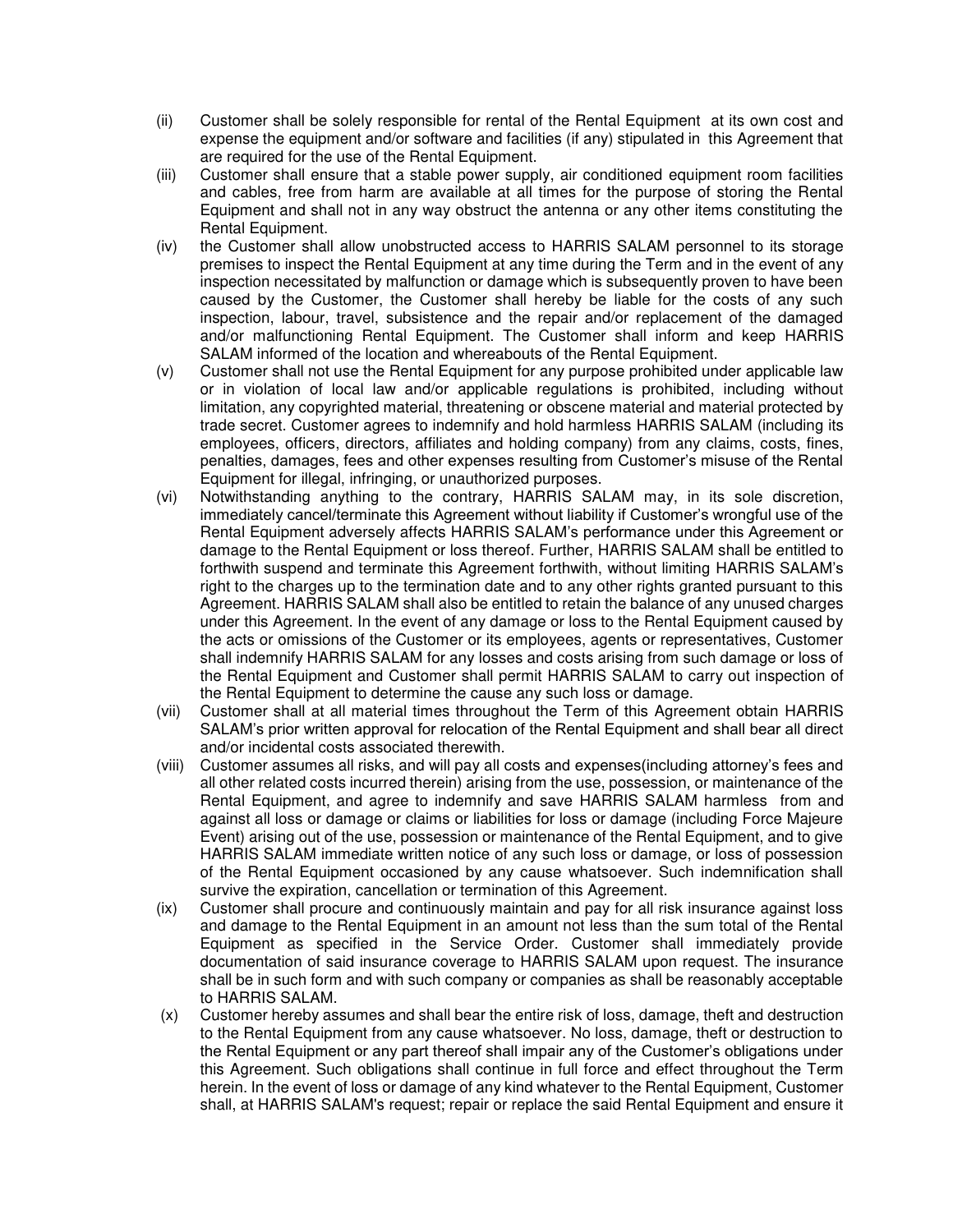is in good working order; or pay to HARRIS SALAM the replacement cost of the Rental Equipment as shall be notified by HARRIS SALAM.

- (xi) Customer shall indemnify HARRIS SALAM against, and hold HARRIS SALAM harmless from, any and all actions, suits, proceedings, costs, expenses, damages and liabilities, including reasonable attorney's fees and costs, arising out of third−party claims against HARRIS SALAM that are in any way connected to Customer's use or possession of the Rental Equipment.
- (xii) Upon the expiration or earlier termination of this Agreement, Customer shall return the Rental Equipment to HARRIS SALAM in good condition and working order, (ordinary wear and tear excepted), by delivering the Rental Equipment at Customer's own cost and expense to such designated location as HARRIS SALAM shall specify at the material time.
- (xiii) Customer shall provide the correct information for purposes of this Agreement and Customer undertakes that it has full contractual capacity to enter into this Agreement and shall comply with the terms and conditions herein.
- 6. Disclaimer and Limitation of Liabilities. Except for warranties expressly made in this Agreement, to the extent permitted by law, HARRIS SALAM makes no warranties or representation express or implied, either in fact or by operation of law, statutory or otherwise, including warranties of merchantability, satisfactory quality and fitness for a particular use of the Rental Equipment. HARRIS SALAM shall not be liable on any basis, whether for negligence, breach of contract, misrepresentation or otherwise, for any direct or indirect loss of profit, direct or indirect loss of goodwill, direct or indirect loss of business opportunity, loss of data, direct or indirect loss of anticipated saving, or any indirect or consequential loss or damage arising under or in connection with this Agreement.

\*\*\*\*\*\*\*\*\*\*\*\*\*\*\*\*\*\*\*\*\*\*\*\*\*\*\*\*\*\*\*\*\*\*\*\*\*\*\*\*\*\*\*\*\*\*\*\*\*\*\*\*\*\*\*\*\*

The remainder of this page is intentionally left blank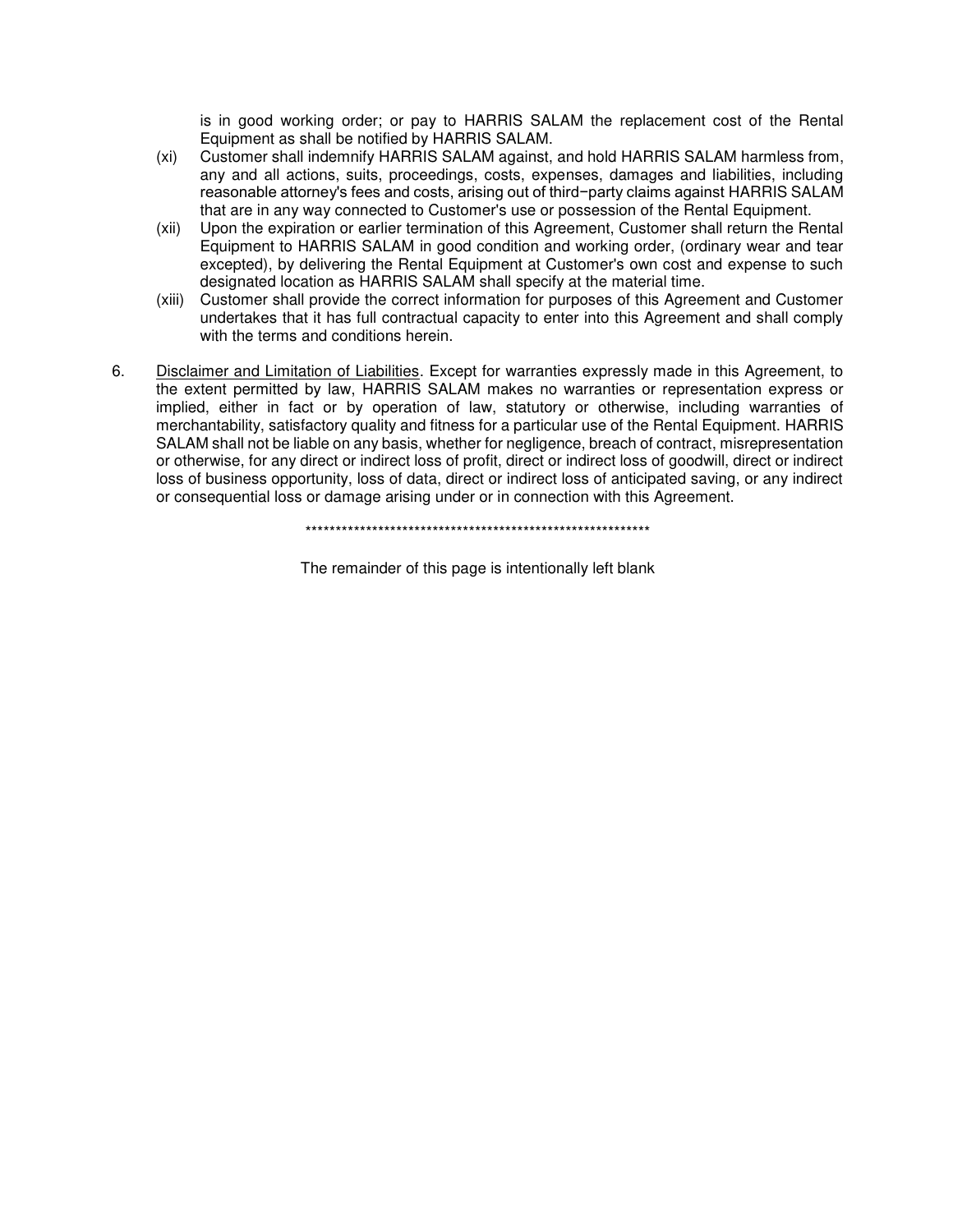# **EXHIBIT B TO STANDARD TERMS AND CONDITIONS:**

#### **Equipment Purchase Terms**

- 1. Scope of this Equipment Purchase Terms. These Equipment Purchase Terms shall govern the relationship between HARRIS SALAM and the Customer for the sale and purchase of the Equipment as specified in the purchase order or Service Order. HARRIS SALAM reserves the right to amend, vary, change, revise and update the terms and conditions stated in this Equipment Purchase Terms at any time with notice to the Customer.
- 2. Payment Terms specific to the Equipment Purchase. The Customer agrees to pay HARRIS SALAM 100% of the Equipment Purchase Price prior to the delivery of the Equipment, on the receipt of the invoice from HARRIS SALAM. All prices quoted shall exclude Taxes applicable for the sales and purchase of the Equipment, for which the Customer shall be solely responsible.
- 3. HARRIS SALAM Responsibilities. HARRIS SALAM will be responsible to deliver to Customer the Equipment upon receipt of full payment of the Equipment Purchase Price together with other agreed fees (including freight charges and other delivery expenses, where applicable) from Customer.
- 4. Equipment Warranty.

 (a) Refurbished Equipment: If Customer purchases refurbished equipment, then HARRIS SALAM does not provide any warranty and Customer hereby agrees to purchase the refurbished equipment on an "as is" basis;

 (b) New Equipment: If Customer purchases new equipment, then HARRIS SALAM warrants (i) good title to the hardware furnished; (ii) at the time of delivery, the Equipment will be new (iii) during the Warranty Period as defined below, the Equipment delivered will be free from material defects in workmanship and materials and under ordinary use, conforms in all material respects to the specifications. The Warranty Period begins on the date the Equipment has been fully paid for and extends throughout the initial Term of one (1) year only from the Effective Date ("Warranty Period"). Where the Equipment is subject to a warranty supplied by the manufacturer, the obligation of HARRIS SALAM during this Warranty Period shall be limited to the terms of the applicable manufacturer's warranty. Subject to the manufacturer's warranty conditions, during the Warranty Period, HARRIS SALAM will (at its sole discretion) repair or replace the faulty Equipment returned to HARRIS SALAM by Customer unless the failure of the Equipment was the result of shipping, improper installation, maintenance or use, abnormal conditions of operation, attempted modification or repair by Customer or Customer's end-users, or Force Majeure Event. Customer shall be liable to pay the freight charges including import duties and custom clearance for transporting the faulty and repaired Equipment. This warranty is in lieu of all other warranties, express, implied or statutory, including any warranty of merchantability, fitness for a particular purpose or non-infringement. Customer's sole remedy for any breach of warranty for products manufactured for HARRIS SALAM is the repair or replacement, at HARRIS SALAM's option, of the failed Equipment.

- 5. Customer's Responsibilities. Customer will be responsible for the following:
	- a) Order the Equipment from HARRIS SALAM using the purchase order or Service Order in the format prescribed by HARRIS SALAM.
	- b) Pay HARRIS SALAM for the Equipment Purchase Price and other agreed fees in accordance with the terms of this Agreement.
	- c) Install and set up, at its own costs and expenses. Accordingly, Customer warrants that it shall use a qualified engineer or contractor to comply with this obligation.
	- d) Ownership and title to the Equipment shall pass to the Customer only upon the receipt of the full payment of the Equipment Purchase Price by HARRIS SALAM in accordance with the terms and conditions herein.
	- e) Risk in the Equipment shall pass to the Customer upon delivery, who shall hold the Equipment in a fiduciary position up until full payment for the Equipment has been made to HARRIS SALAM.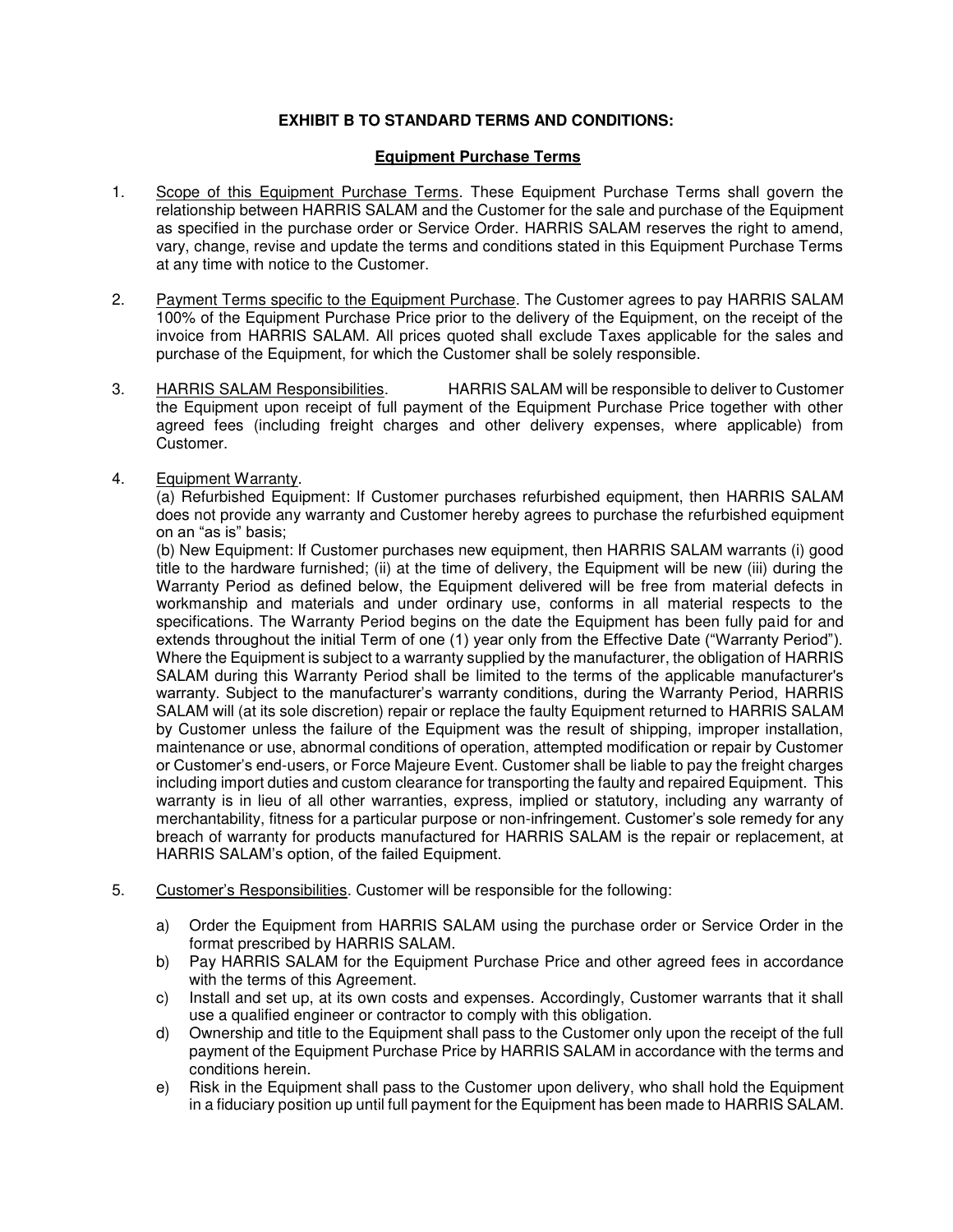Accordingly, Customer shall be responsible for procuring adequate insurance coverage for the Equipment.

- f) Provide for shipping, customs clearances and import duties for all Equipment provided under this Agreement including any repaired Equipment.
- g) Where applicable, to provide and maintain for the duration of the Agreement valid VSAT licenses required by the relevant authorities in the Territory to legally operate the VSAT network contemplated herein and to indemnify and hold harmless HARRIS SALAM against any claims and losses, costs or damages incurred as a result of failing, refusing or omitting to carry out their obligation herein.
- 6. Disclaimer. Except as expressly set forth in this agreement, HARRIS SALAM does not make, and hereby specifically disclaims, any representations or warranties, express, implied or statutory, with respect to the equipment, including any implied warranty of merchantability or fitness for a particular purpose and implied warranties arising from the ordinary course of dealing or ordinary course of performance.

\*\*\*\*\*\*\*\*\*\*\*\*\*\*\*\*\*\*\*\*\*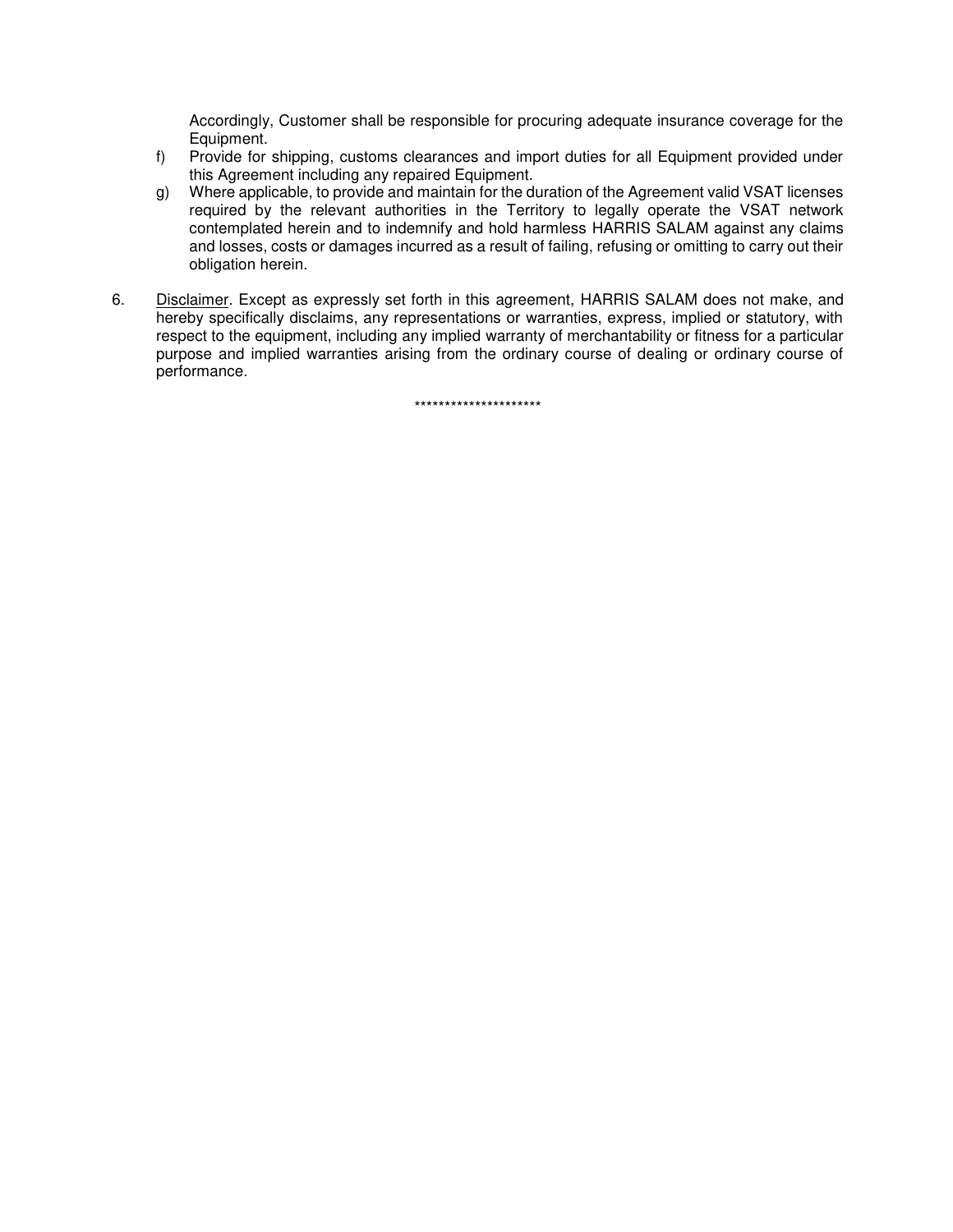## **EXHIBIT C TO STANDARD TERMS AND CONDITIONS:**

#### **ACCEPTABLE USE POLICY**

This ACCEPTABLE USE POLICY (**"Policy"**) is subject to the definitive agreement governing the provision of telecommunications services (the **"Services"**) from Harris Salam to the purchaser of the Services (**"Customer"**), and this Policy governs the use of any Services that enable the Customer to access content via the Internet, either directly or indirectly. Customer's use of the Services constitutes acceptance of, and agreement to, the terms and conditions of this Policy. Harris Salam reserves the right to modify this Policy from time to time.

Customer agrees that it will not initiate, participate in, or allow any of the following activities through or in connection with the Services:

- Using the Services for illegal purposes or for the transmission of material that (i) is unlawful, harassing, libelous, defamatory, profane, abusive, threatening, harmful, vulgar, obscene, indecent or sexually explicit;
- infringes the intellectual property rights or the contractual, proprietary or fiduciary rights of others (unless with the express written permission of the owner of such right);
- violates or is invasive of the privacy or publicity rights of others;
- constitutes or encourages conduct that would constitute a criminal offense or would otherwise violate any applicable local, state, national or international law, including without limitation the U.S. export control laws and regulations; or
- unreasonably interferes with Harris Salam's or any underlying carrier's network or system or the use of such system by other customers;
- Engaging in any activity which threatens the integrity of any computer system, or violates generally accepted standards of Internet conduct and usage, including but not limited to "denial of service" attacks, web page defacement, hacking, port and network scanning, "phishing" or the fraudulent use of email messages that appear to come from legitimate businesses for the purpose of identity theft, unauthorized system penetrations or distributing bugs, viruses, worms, Trojan Horses or such other harmful elements;
- Attempting to break security, or in fact, breaking the security of any computer network, accessing an account which does not belong to Customer, or any other act of a malicious nature which may reasonably result in harm or damage to another user's service, equipment or privacy, including but not limited to any act of fraud;
- Directly or indirectly sending any spam or unsolicited mass distribution of e-mail;
- Engaging in any of the foregoing activities by using the service of another provider, by channeling such activities through any of Harris Salam's IP addresses as a mail drop for responses or otherwise by using the services of another provider for the purpose of facilitating any of the foregoing activities if such use of another party's service could reasonably be expected to adversely affect the Services; or
- Reselling the Services to any third parties without prior express written consent from Harris Salam.

Customer acknowledges and agrees that information related to the use of the Services may be required to be provided by Harris Salam in compliance with any applicable laws, regulations, rules, orders and decrees. Without implying any right of Customer to permit a third party to use the Services, Customer agrees that its customers, if any, and end-users (collectively, **"End Users"**) are bound by the terms of this Policy. Customer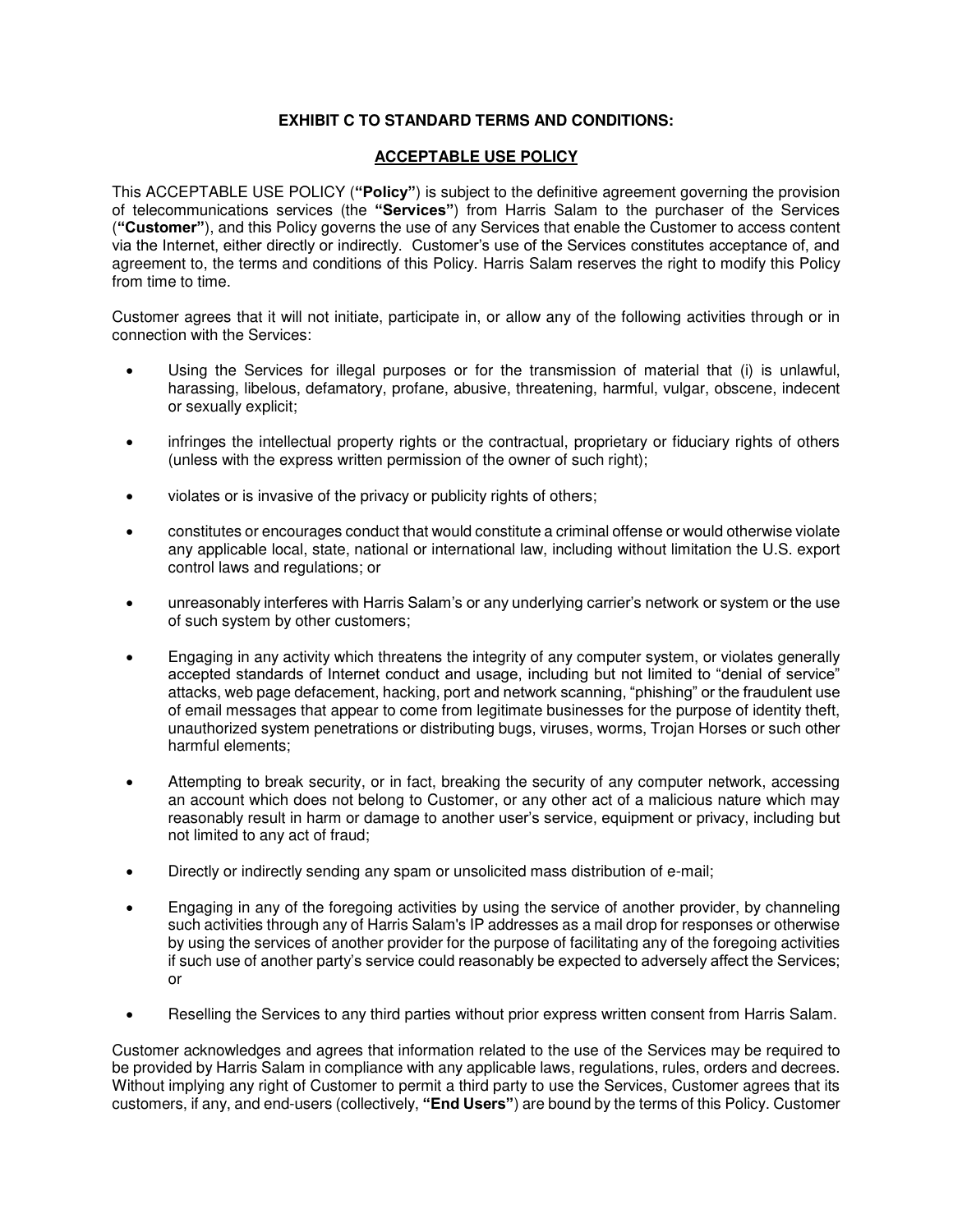agrees to notify its End Users of the terms of this Policy and to be responsible for any violation of this Policy by its End Users. Customer further agrees, on behalf of itself and its End Users, to comply with all laws, rules, regulations and policies applicable to any underlying carrier's network or to any server, computer database, hardware or other equipment, software, web site or ISP that is accessed through the Services.

Should Customer or its End Users violate any terms of this Policy, Harris Salam may take such action as it deems necessary to protect the integrity of its network and resolve any Policy violation, including but not limited to immediately suspending, limiting or terminating Customer's access to the Services without notice, as well as conducting regular system monitoring, port scanning and shutting down of ports affected by viruses, worms or other malicious code, investigating suspected violations of this Policy, instituting action to recover the costs and expenses of identifying offenders and terminating their access to and use of the Service, and levying cancellation charges to cover Harris Salam's costs in the event of termination of access to the Services. Nothing contained in this Policy shall be construed to limit Harris Salam's rights or remedies available at law or in equity.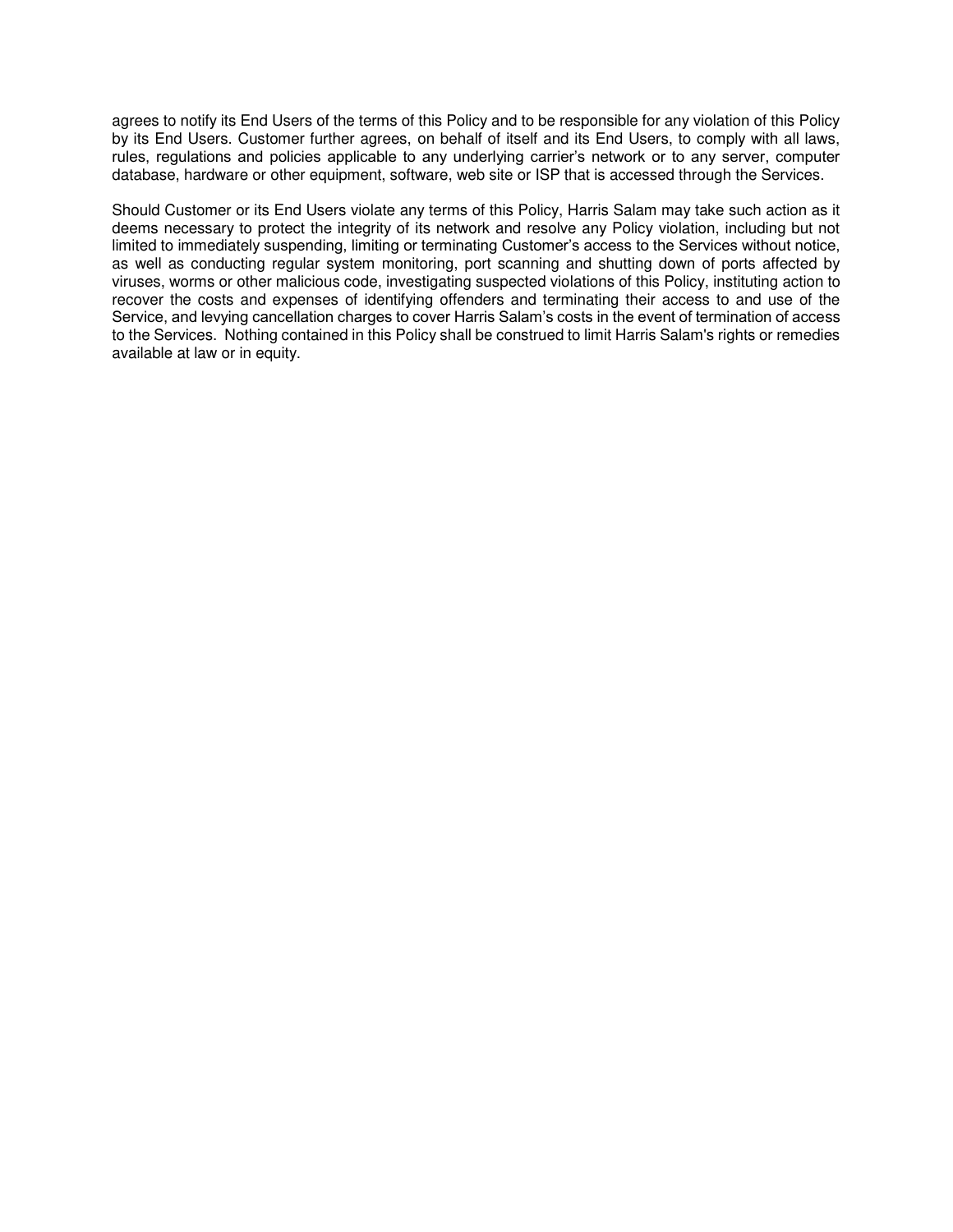## **EXHIBIT D TO STANDARD TERMS AND CONDITIONS:**

# **SERVICE LEVEL AGREEMENT**

Harris Salam's Standard SLA ("SSLA") is provided to a Customer who has signed a Service Order with a minimum Service Term of one (1) year, and only in respect of the provision of Services provided during such Service Term, subject to the terms and conditions set forth herein. This SSLA is to be read in conjunction with the Service Agreement and Master Service Agreement. Harris Salam reserves the right to update, revise, amend, vary and change the terms of this SSLA as it deems fit with notice to the Customer.

#### **1. Definitions**

| "Confirmed Outage"                                        | means a Measured Failure of Customer's Service to meet Service<br>Availability for a consecutive period of minimum sixty (60) minutes or longer<br>as specified in this SSLA;                                                                                                                                                                                                                                                                                                                                                                                                                                                                                                                                                                                                                                                                                                           |
|-----------------------------------------------------------|-----------------------------------------------------------------------------------------------------------------------------------------------------------------------------------------------------------------------------------------------------------------------------------------------------------------------------------------------------------------------------------------------------------------------------------------------------------------------------------------------------------------------------------------------------------------------------------------------------------------------------------------------------------------------------------------------------------------------------------------------------------------------------------------------------------------------------------------------------------------------------------------|
| "Customers<br>Provided<br><b>Equipment or Facilities"</b> | means equipment and/or earth station facilities to be used in the utilisation<br>of the Service being either (a) provided by the Customer for the use in the<br>utilisation of the Service; or (b) provided by a third party under a contract<br>with the Customer as approved by Harris Salam; or (c) the equipment<br>purchased by the Customer from Harris Salam;                                                                                                                                                                                                                                                                                                                                                                                                                                                                                                                    |
| "Force Majeure Event"                                     | means an act, omission or circumstance over which that a Party could not<br>reasonably have exercised control, including, but not limited to, acts of God,<br>acts or omissions of government, strikes, lockouts, riots, acts of war, war<br>(declared or undeclared), acts or threatened of terrorism, satellite failure,<br>interference or loss, transponder failure or loss, solar flares, epidemics,<br>earthquakes or other natural disasters, heavy storms, flood, typhoon, earth<br>station sun outage, meteorological or astronomical disturbances, labour<br>disputes, quarantines, embargoes, acts or omission of third parties and<br>equipment or governmental regulations imposed after the Commencement<br>Date. For the avoidance of doubt, the failure of any Customers Provided<br>Equipment or Facilities shall constitute a Force Majeure Event to Harris<br>Salam; |
| "Master<br>Service                                        | means the master agreement containing the master terms and conditions                                                                                                                                                                                                                                                                                                                                                                                                                                                                                                                                                                                                                                                                                                                                                                                                                   |
| Agreement" or "MSA"<br>"Measured Failure"                 | applicable to the provision of Services;                                                                                                                                                                                                                                                                                                                                                                                                                                                                                                                                                                                                                                                                                                                                                                                                                                                |
|                                                           | means a failure of the Service to meet the Service Availability that is<br>confirmed by Harris Salam in good faith, based upon objective engineering<br>evidence available to it;                                                                                                                                                                                                                                                                                                                                                                                                                                                                                                                                                                                                                                                                                                       |
| "Monthly Service Fee"                                     | means the monthly service fee paid by the Customer to Harris Salam for<br>the Services rendered as stated in the Service Order;                                                                                                                                                                                                                                                                                                                                                                                                                                                                                                                                                                                                                                                                                                                                                         |
| "Outage Credits"<br>"Remote Site"                         | means the network outage credits as stated in Clause 6 of this SSLA;                                                                                                                                                                                                                                                                                                                                                                                                                                                                                                                                                                                                                                                                                                                                                                                                                    |
| "Service"                                                 | means the site and locations as specified in the Service Order;<br>means the provision of satellite and internet bandwidth for transmission or<br>retransmission of telecommunications traffic (including but not limited to<br>satellite uplink or downlink and any managed services) within the<br>transmission parameters or standards or specification in accordance with<br>the applicable service levels or operational requirements as more<br>specifically described in the Service Orders for the duration of the Service<br>Term using facilities owned and/or operated by Harris Salam and/or third<br>parties contracted by Harris Salam and subject always to the Service<br>Agreement;                                                                                                                                                                                    |
| "Service Availability"                                    | means the proportion of time that the Services are available to the end-<br>users of the Customer, calculated in accordance with the following formula:<br>$A = (TT - TUDT)/TT \times 100\%$<br>Where:                                                                                                                                                                                                                                                                                                                                                                                                                                                                                                                                                                                                                                                                                  |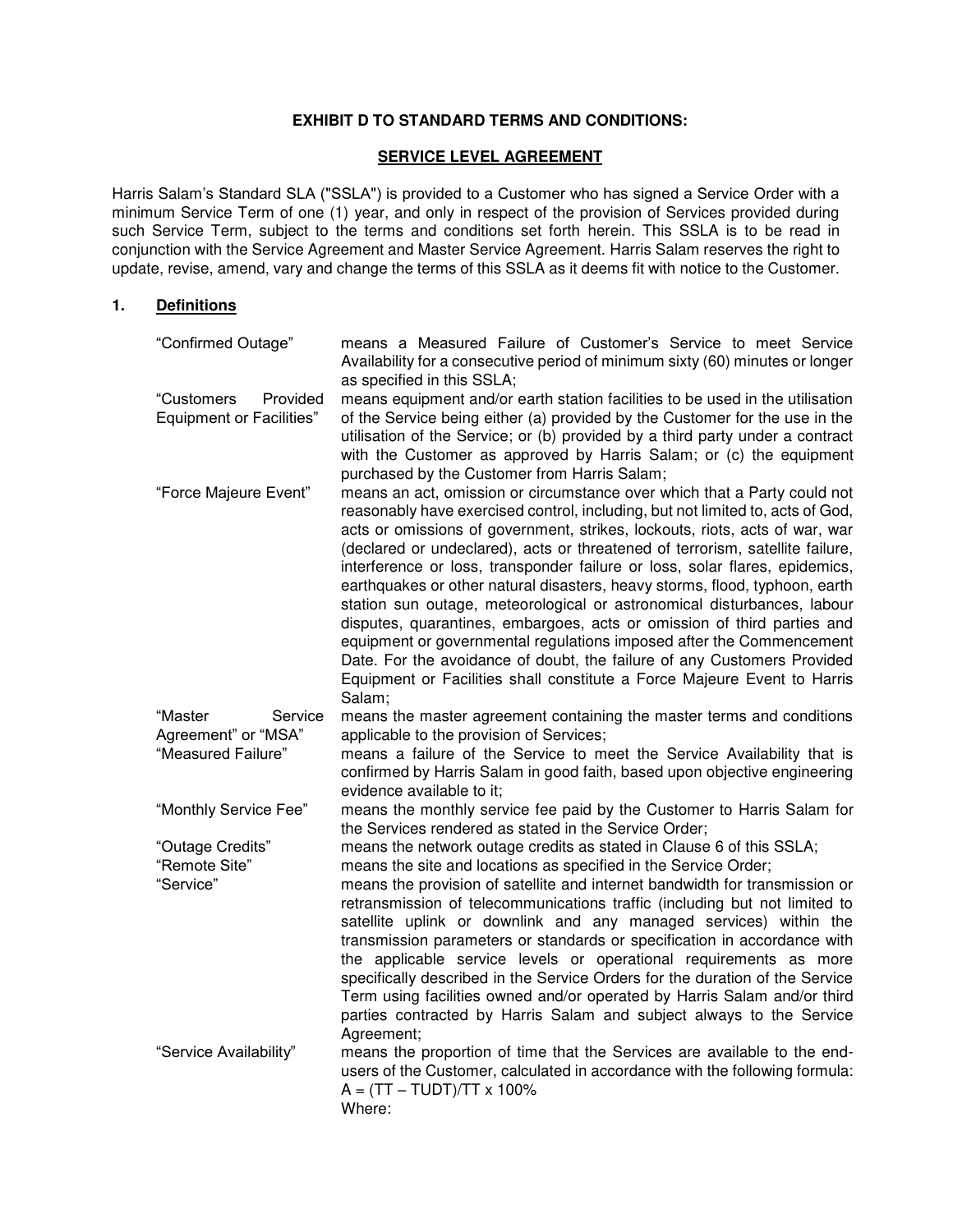$A =$  Service Availability  $(%)$ ;

 $TT = Total Time$  (measured in hours), being the total time during the relevant measurement period; and

TUDT = Total Unplanned Down Time (measured in hours), being any period during which any of the Service is not available to the end-users of the Customer other than because of: (a) planned maintenance works that have been notified to Customer; or (b) the exclusions as provided under Clause 6 of this SSLA;

- "Service Order" means a service order for the Service in the format provided by Harris Salam and the attachments to the Service Order may include (1) the transmission parameters, service standards or specifications, service information (2) applicable service attachment(s) (3) the operational requirements, as such may be amended by Harris Salam from time to time upon notice to Customer (4) this SSLA (where applicable) and (5) any special terms and conditions, as the case maybe;
- "Service Agreement (s)" means an agreement for Service that incorporates this Master Agreement by reference (including a signed and accepted quotation or proposal by Harris Salam), each such agreement shall constitute an individual and binding agreement for Harris Salam to provide and Customer to accept the Service described therein. The MSA and the "Service Order," and any attachments thereto, shall collectively comprise a "Service Agreement;
- **2. Scope:** Subject to the terms and conditions stated under this SSLA, this SSLA shall only be applicable to the components of the Service that are under Harris Salam's full or immediate control, which is limited to the teleport hub equipment and ground segment facilities, such as earth station antennas and uplinks. Notwithstanding anything to the contrary, this SSLA does not extend to outages at the Customer's Remote Sites or any satellites outage regardless whether the equipment used for the Services is purchased or leased from Harris Salam.
- **3. Support:** Save and except for Standard Internet Access Package (SIAP) product where Harris Salam provide 8 hours x 5days per week support, Harris Salam's Network Operations Center (NOC) and Support Centre provide 24 hours x 7days per week monitoring, fault reporting and maintenance of the Harris Salam Service Network and technical assistances services to its service partners and customers.
- **4. Service Availability:** Harris Salam will commit the following Service Availability:

| Description of Services                | Monthly Service Availability | Minutes/Month |
|----------------------------------------|------------------------------|---------------|
| Harris Salam VSAT services for C-band  | 99.9%                        | 44 minutes*   |
| treauency                              |                              |               |
| Harris Salam VSAT services for Ku-band | 99.5%                        | 216 minutes*  |
| trequency                              |                              |               |

**\*subject to Clause 5 below, where the minimum Confirmed Outage must be consecutive 60 minutes in each occurrence**

**5. Outage Credits:** A customer who experiences network outage in excess of the Service Availability stated in Clause 4 above, may receive Outage Credits for the Confirmed Outage(s), which shall be calculated on a pro-rata basis as stated herein based on the Monthly Service Fee but limited to 30% of the Monthly Service Fee paid by the Customer. Provided Always that the Outage Credits stated above, shall only be applicable for Confirmed Outage that continues for a consecutive period of at least sixty (60) minutes in each occurrence, and falling below the Service Availability stated in Clause 4 above. The Outage Credits per hour shall be calculated by dividing the Monthly Service Fee paid by the Customer by seven hundred twenty (720) hours. The Outage Credits will be applied by Harris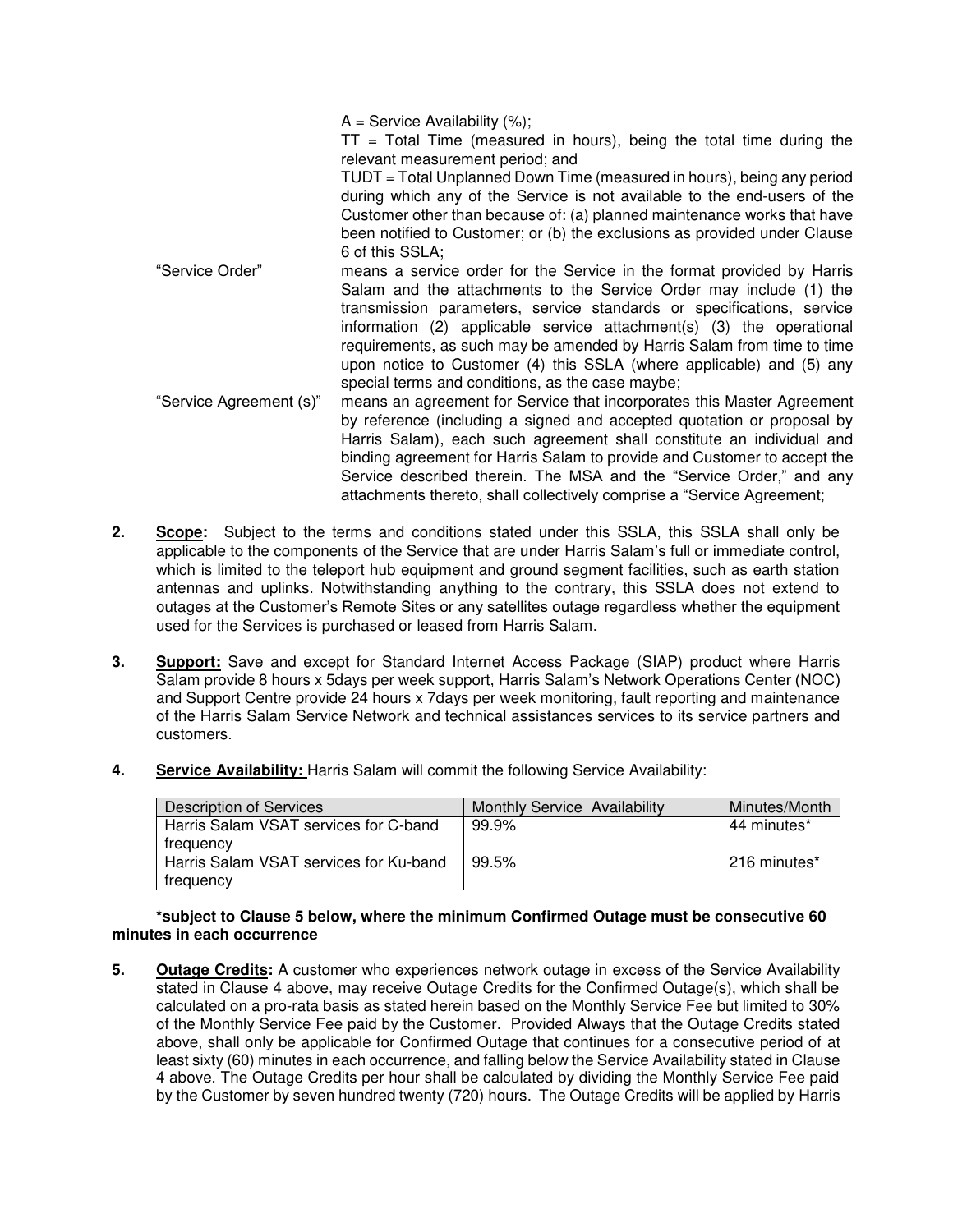Salam in the following month to the qualified customer with exclusion to the Disqualified Customer stated in Clause 7 below.

- **6. Exclusions:** Notwithstanding anything to the contrary, a Confirmed Outage shall not have occurred for the purpose of calculating an Outage Credits when due to any of the following event:-
	- (a) The failure or nonperformance of any Customer Provided Facilities or equipment, including, but not limited to, hardware or software or power failures in the Customer Provided Facilities and/or Customer Provided Equipment, or congestion in Customer's network or one of its components;
	- (b) The fault, negligent act, or failure to act of Customer, its employees, or agents or subcontractors;
	- (c) Preventive maintenance and/or Service expansion (when done on at least 7 days notice to Customer and as mutually scheduled by the parties) as may be necessary to maintain the Service in satisfactory operating condition, to provide additional system capacity, or to protect the overall performance of the Service or the Harris Salam provided facilities;
	-
	- (d) Force Majeure Events;<br>(e) Suspension of Service Suspension of Service or Termination of the Service Agreement in accordance with the terms and conditions of the MSA and Service Agreement;
	- (f) Where Harris Salam is required to perform a frequency change or frequency assignment due to the change of frequency allocations associated with the Service, either by its own discretion or upon a request by the satetlite operator;
	- (g) The mobility of the Remote Sites, especially when the Remote Sites are operating in the weaker satellite footprint coverage or out of satellite footprint coverage; and/or
	- (h) Emergency or general maintenance that lasts for five (5) minutes or less. Harris Salam will not directly notify the Customer in advance for such short duration maintenance. Harris Salam will use its best efforts to limit such occurrences. In addition, Harris Salam will undertake shortduration, general maintenance during the maintenance windows as notified by Harris Salam from time to time. Notwithstanding the above, should the cumulative period for such shortduration maintenance equal or exceed one (1) hour, the cumulative period of such shortduration maintenance will be treated as a Confirmed Outage.
- **7. Disqualified Customers:** Notwithstanding Clause 5, the Outage Credits shall not be available to Customers:
	- a) who block Harris Salam from monitoring router and equipment at Customer's premises;
	- b) who do not provide the necessary access to personnel and facilities of Customer to enable Harris Salam to perform comprehensive troubleshooting;
	- c) who does not have a good financial standing with Harris Salam including having a record of bad debts or poor collection of payment.
	- d) who has defaulted or breached or failed to perform any of its obligations under the terms and conditions of the MSA and/or Service Agreement; and/or
	- e) who use bandwidth in excess of the amount specified or permitted in the Service Agreement and/or Service Order or who has tampered with any equipment provided by Harris Salam.
- *8.* **Outage Credits Claim Process***:* The granting of Outage Credits is contingent upon the Customer having opened a trouble ticket with Harris Salam Support Team within four (4) hours from the time of occurrence of the outage. The duration of the Confirmed Outage will be determined at the sole discretion of Harris Salam based upon Harris Salam's internal records and the above noted trouble ticket. If the Customer does not notify Harris Salam Support Team within four (4) hours from the time of occurrence of the outage, the outage will be considered to begin when the trouble ticket is opened with Harris Salam Support Team. The Customer will be notified via e-mail upon resolution of the request. If rejected, the notification will specify the basis for rejection. In any event, in order for the Outage Credits to be activated, the Customer shall be required to submit a written request to Harris Salam Support Centre no later than thirty (30) calendar days from the date of occurrence of an